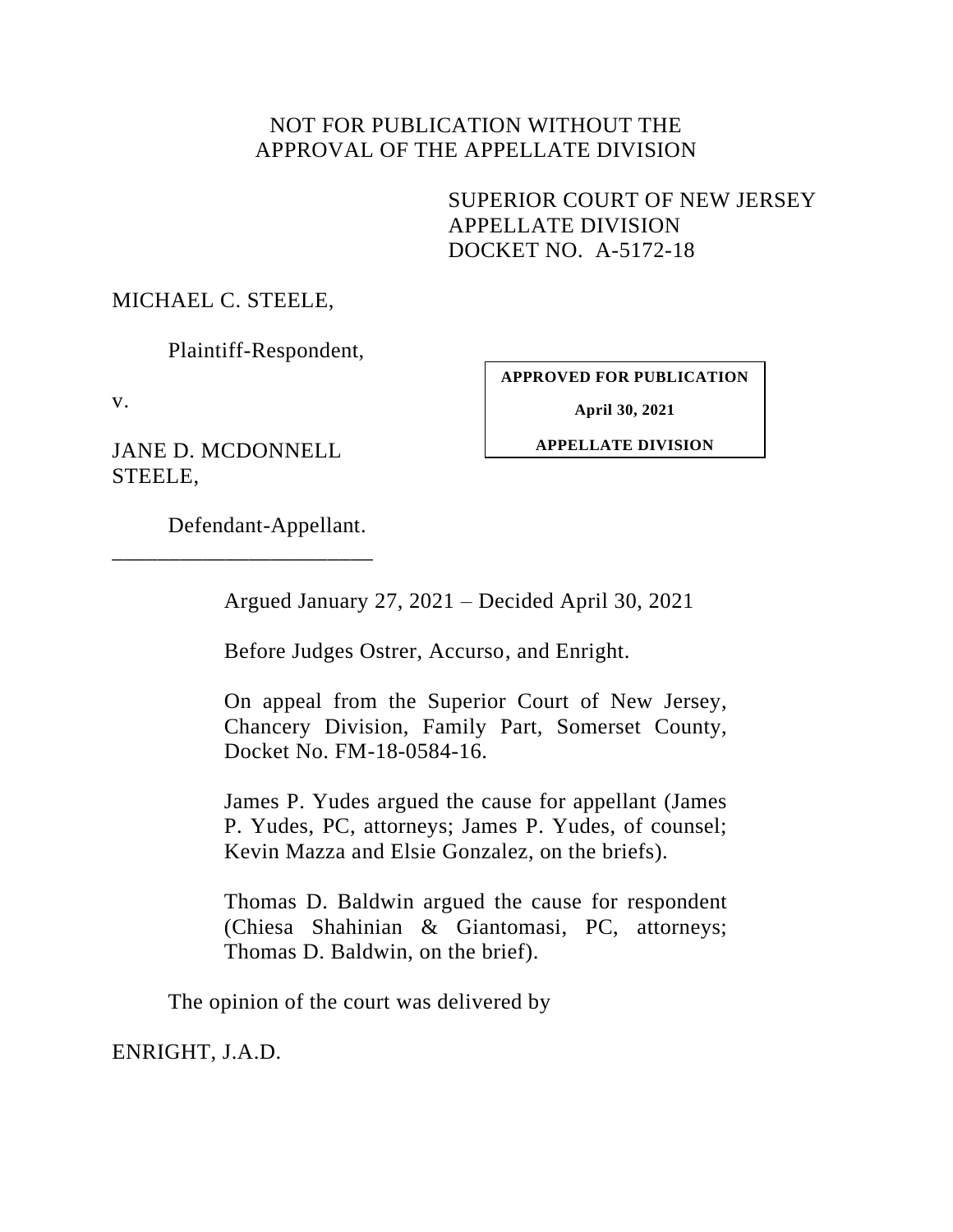Defendant Jane D. McDonnell Steele appeals from a declaratory judgment finding the marital agreement (MA) she and plaintiff Michael C. Steele signed after the parties' marriage was a valid, enforceable agreement. Additionally, defendant appeals from the final judgment of divorce (JOD) which incorporated the MA. We conclude the trial court erred by deeming the MA to be in the nature of an enforceable pre-marital agreement. Further, we are convinced the inherently coercive circumstances accompanying the negotiation and execution of the MA here warrant heightened judicial scrutiny to assure it was fair and equitable. We reverse the declaratory judgment and that portion of the JOD which enforced the MA, vacate the denial of defendant's counsel fee request, and remand for further proceedings. Moreover, we identify several factors the trial court should consider on remand when assessing whether to enforce the agreement.

#### I.

Each party was previously married and divorced before the parties began dating in 1989. Plaintiff had no children from his first marriage; defendant had a son from her prior marriage. Defendant received no financial settlement, aside from child support payments, when she divorced her first husband.

Once the parties' relationship intensified, defendant relocated with her son from California to New Jersey, and the parties began living together in the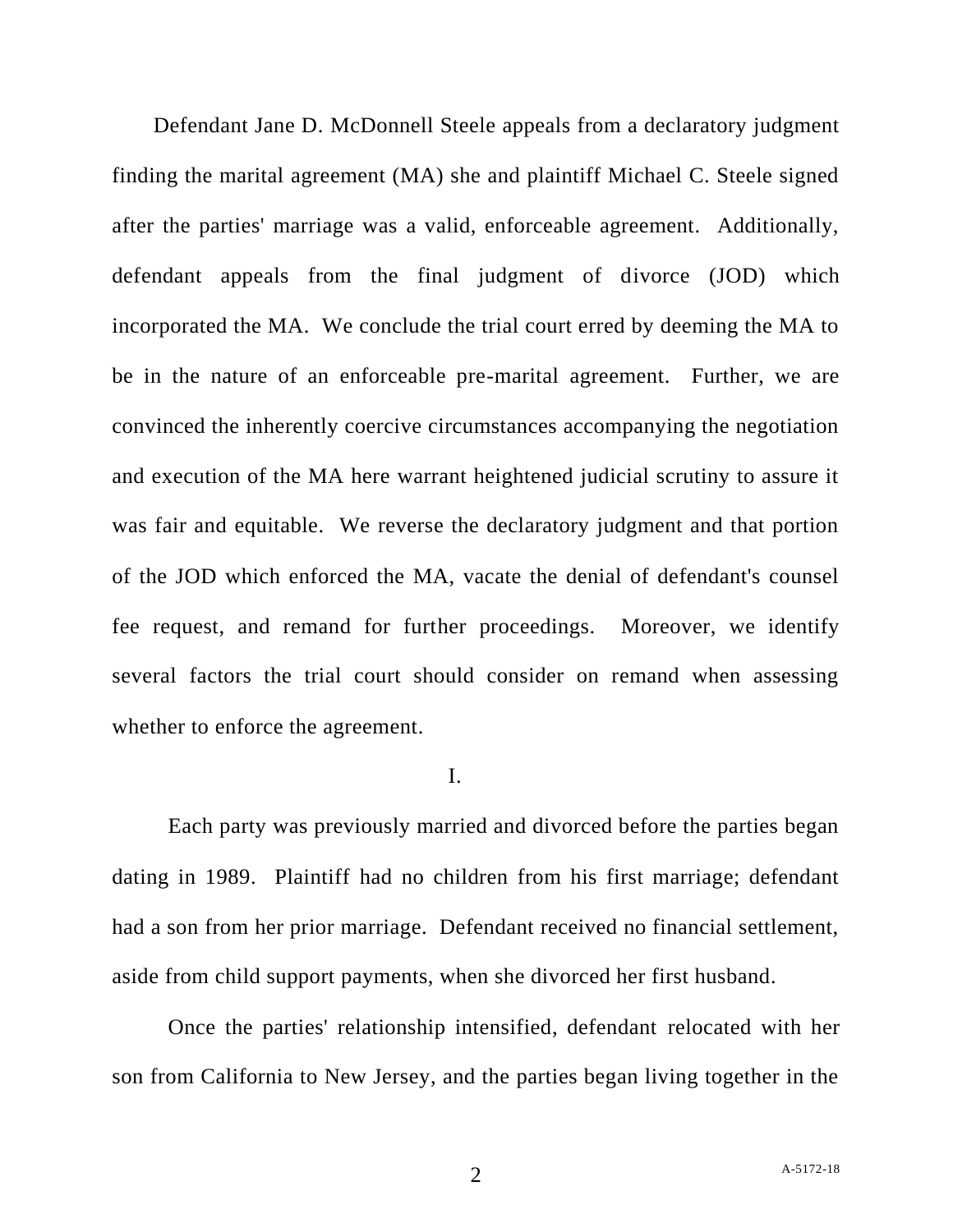summer of 1990. During their courtship, plaintiff told defendant, a schoolteacher, that he operated several businesses. Years later, when defendant was asked in her deposition whether plaintiff "came from reasonable wealth" "along the lines of [her] upbringing," defendant answered affirmatively. However, the term, "reasonable wealth," was not defined. Defendant also testified that from the inception of the parties' relationship, plaintiff "never told [her]" "how much money he ma[de]," even though she asked him.

In January 1990, almost two years before the parties' marriage, plaintiff retained a New York law firm to draft a premarital agreement (PMA) for his review. That same month, he received an initial draft of a PMA, which provided that in the event of a divorce, his future ex-spouse would receive \$3000 per month in taxable alimony, for the number of months equal to the number of months the parties were married. Approximately one week later, plaintiff's attorney forwarded a revised PMA to plaintiff "with the dollar amounts deleted," which would "enable [plaintiff] . . . to give this to a possible future fiancé[e] without getting into financial details, which vary, of course, with each individual situation." Plaintiff testified that before he proposed to defendant, he did not discuss any terms of a PMA with her.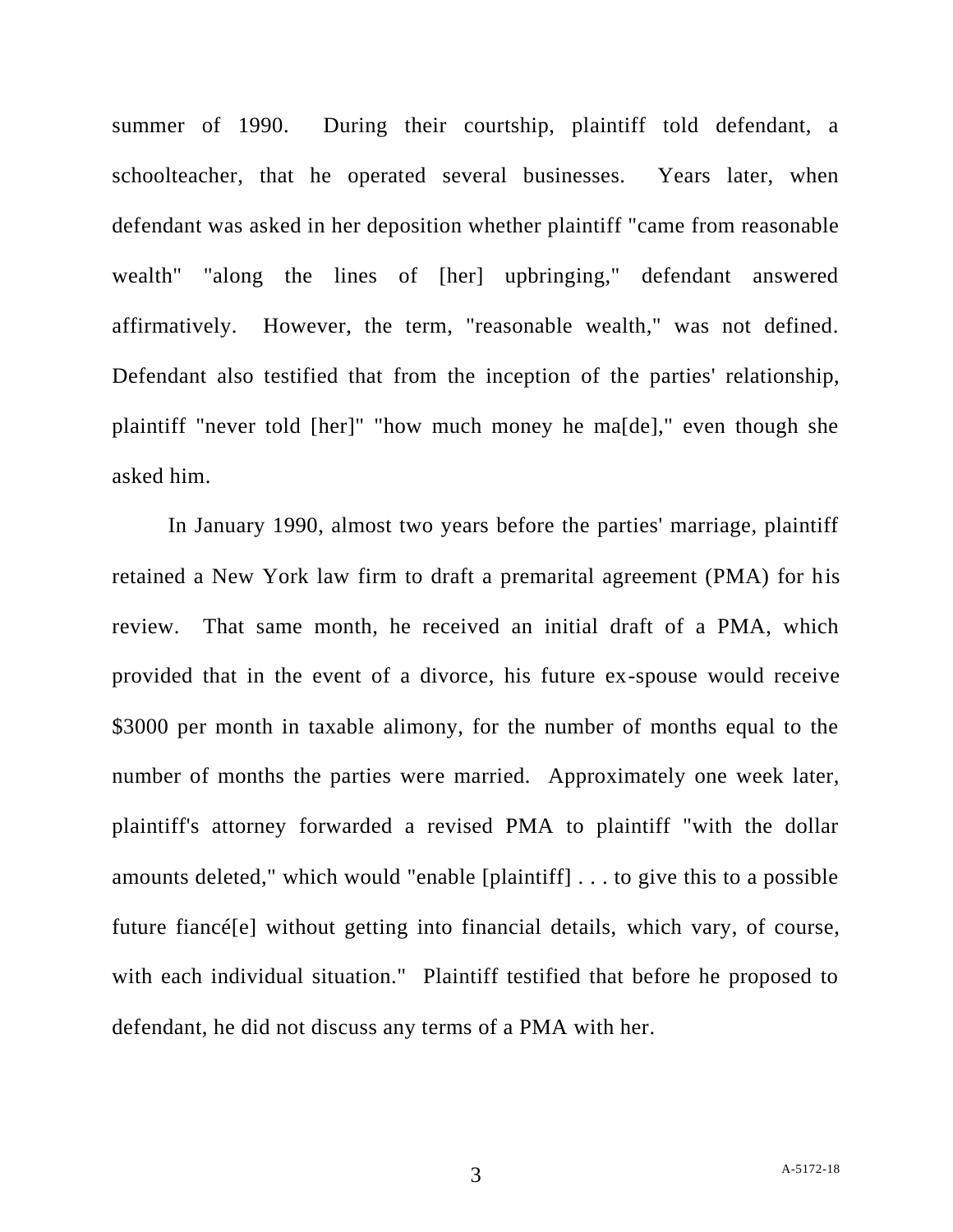In January 1991, unbeknownst to defendant, plaintiff's counsel obtained the name of an attorney in New Jersey who could represent defendant in the event a PMA were to be negotiated between the parties. When this referral was provided, the parties were not yet engaged, and there is no evidence plaintiff or his counsel informed defendant of the referral at that time. Nonetheless, plaintiff's attorney wrote to the attorney who provided the referral, stating, "[w]e have recommended the name to a Jane D. McDonnell of Gladstone who we hope will be calling, although it is possible she will retain some other attorney."

Plaintiff's counsel commenced working with plaintiff's accounting employee to draft a financial disclosure statement to accompany a proposed PMA. On January 8, 1991, plaintiff's counsel sent plaintiff a draft financial disclosure statement for his review. The disclosure described plaintiff's six primary assets as follows: (1) more than 96% common stock interest in R. Markey & Sons, Inc., valued at \$8,000,000 to \$10,000,000 "based on a multiple of 1990 earnings"; (2) an approximate 30% interest in a revocable trust dated February 20, 1978, created by the children of Edward C. Steele, with Edward C. Steele as Trustee, valued at approximately \$369,394; (3) an interest in an irrevocable trust dated February 19, 1972, as amended December 20, 1976, holding "extremely valuable" shares of E.C. Steele, Inc.; (4) a 70%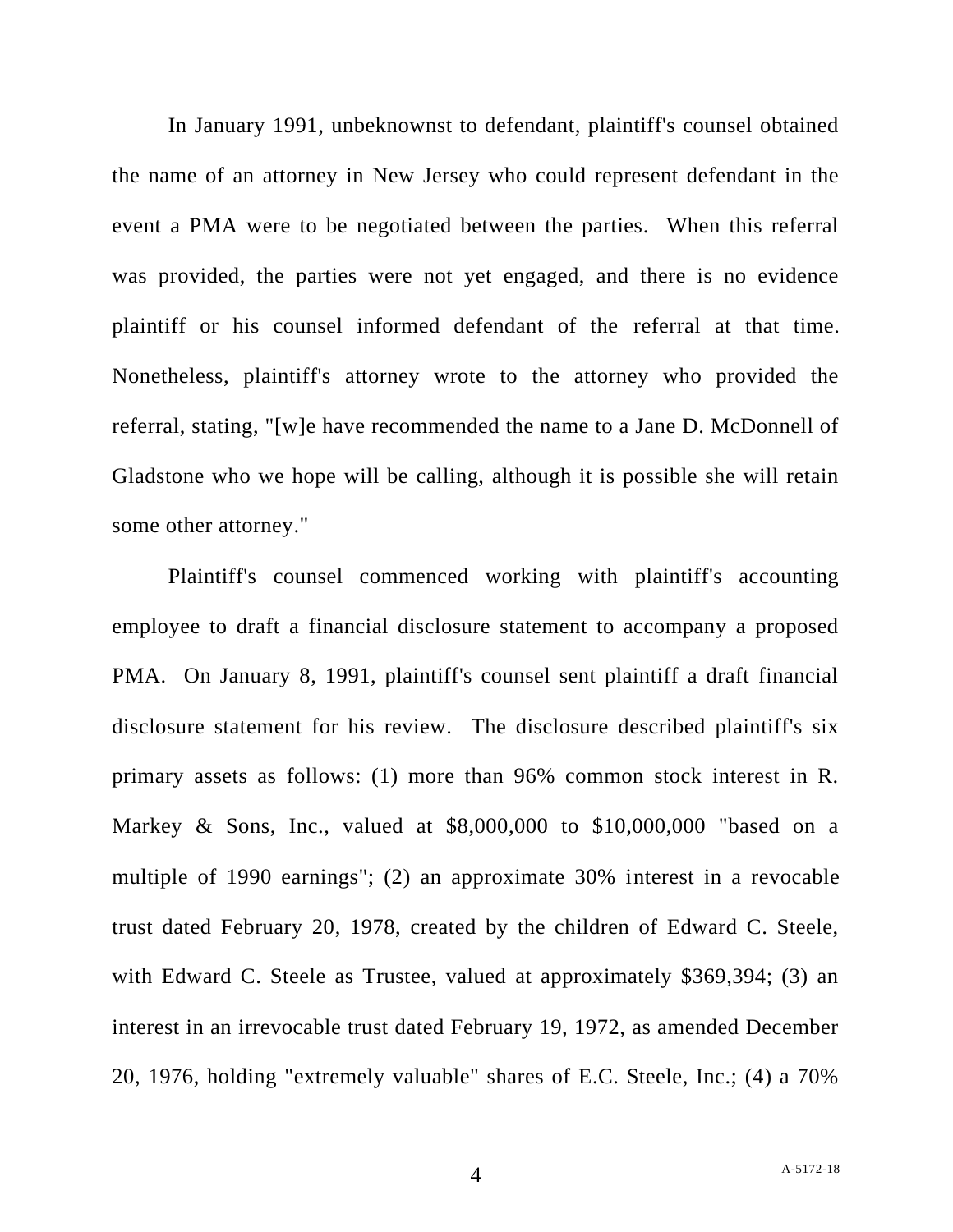interest in a cooperative apartment in New York City, conservatively valued at \$225,000; (5) a trust created by Suzanne C. Steele with a fair market value of \$60,000; and (6) "other property," including furniture and personal effects not exceeding \$50,000. The disclosure statement concluded with the following language:

> In summary, Mr. Steele's personal net worth could be as high (or higher) as \$12,000,000 plus a very substantial beneficial interest in the Irrevocable Trust containing stock of E.C. Steele Co., Inc., and containing reinvested dividends from E.C. Steele Co., Inc. These values could go up very substantially over the years. In addition, Mr. Steele has an expectancy of inheriting ultimately very substantial assets from his father and mother.

### II.

Defendant accepted plaintiff's marriage proposal in the spring of 1991. A few weeks after he proposed, plaintiff informed defendant for the first time that he wanted her to sign a PMA. According to plaintiff's deposition testimony, defendant's reaction was "initially negative. She resisted the idea." Plaintiff also testified he had a few more conversations with defendant about signing a PMA but she continued to be unwilling. However, contrary to defendant's testimony, he asserted that sometime between July and September 1991, defendant relented and was willing to sign a PMA. Despite the fact plaintiff had drafts of a PMA and financial disclosure statements, there is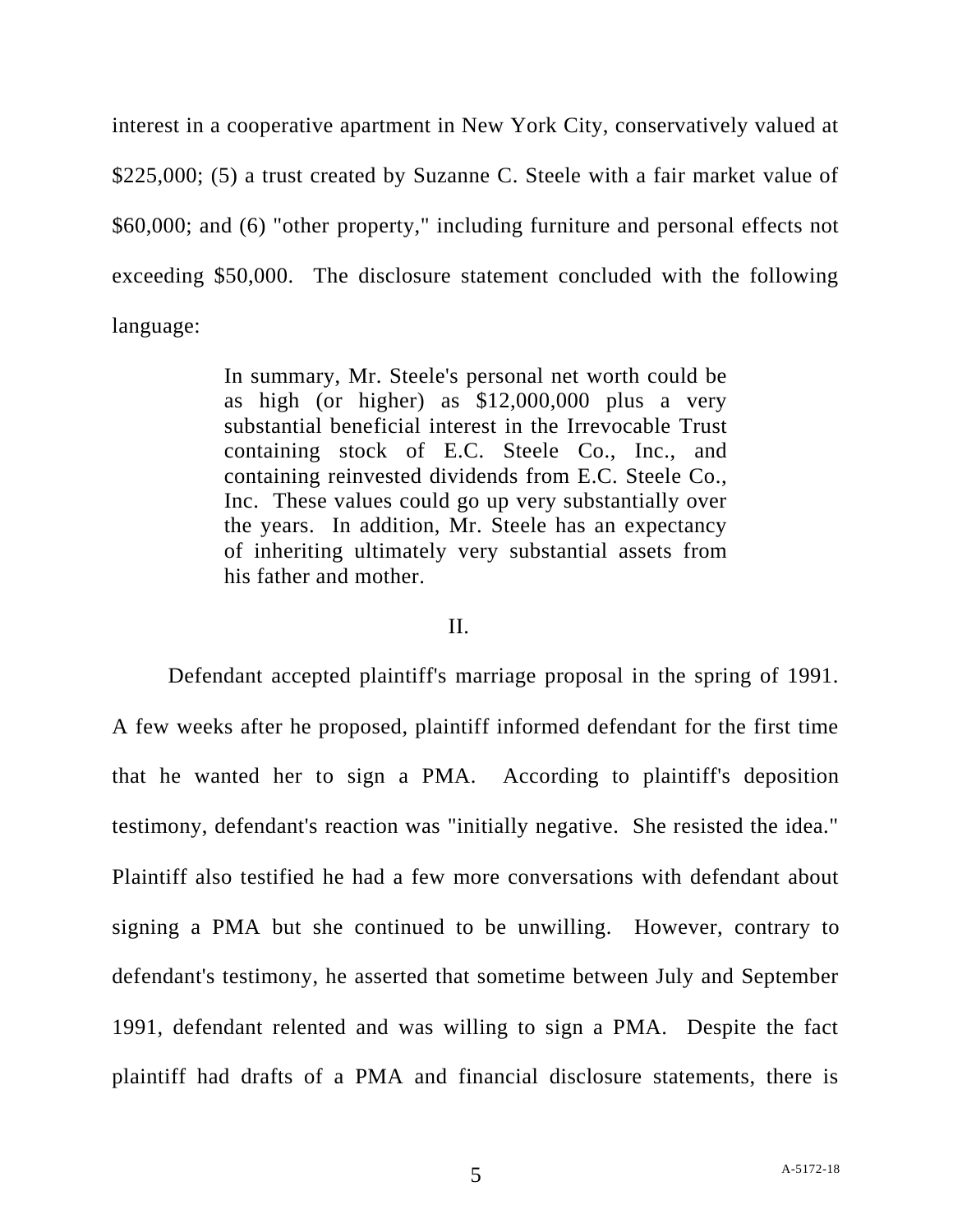nothing in the record to demonstrate he presented defendant with these documents prior to the wedding. In fact, during his deposition, plaintiff specifically was asked if he showed a draft PMA or his prepared financial disclosure statements to defendant prior to the marriage. He answered, "Probably not." He provided the same response when asked if prior to the marriage, he told defendant he had an accountant prepare his financial disclosure statements, or whether he discussed terms he would offer defendant under the PMA.

Defendant testified that when plaintiff first asked her to sign a PMA, he mentioned people "would" or "might" "lose their jobs" if she did not sign the PMA. Plaintiff denied making any such statement. Defendant also testified that after the parties' engagement, plaintiff asked her a number of times to sign a PMA. Defendant declined these requests and recalled that each discussion on this topic lasted for approximately one minute. She viewed the PMA as "this thing that was very distrustful that he wanted to insert into our marriage, and I wanted nothing to do with it." Still, she acknowledged the issue of a PMA "was always there between us" "[w]hether we talked about it or not." She explained that during their brief conversations about the PMA, plaintiff was "at times frustrated, at times angry, and he just got really quiet and wouldn't talk to me, and was clearly upset. And that continued throughout the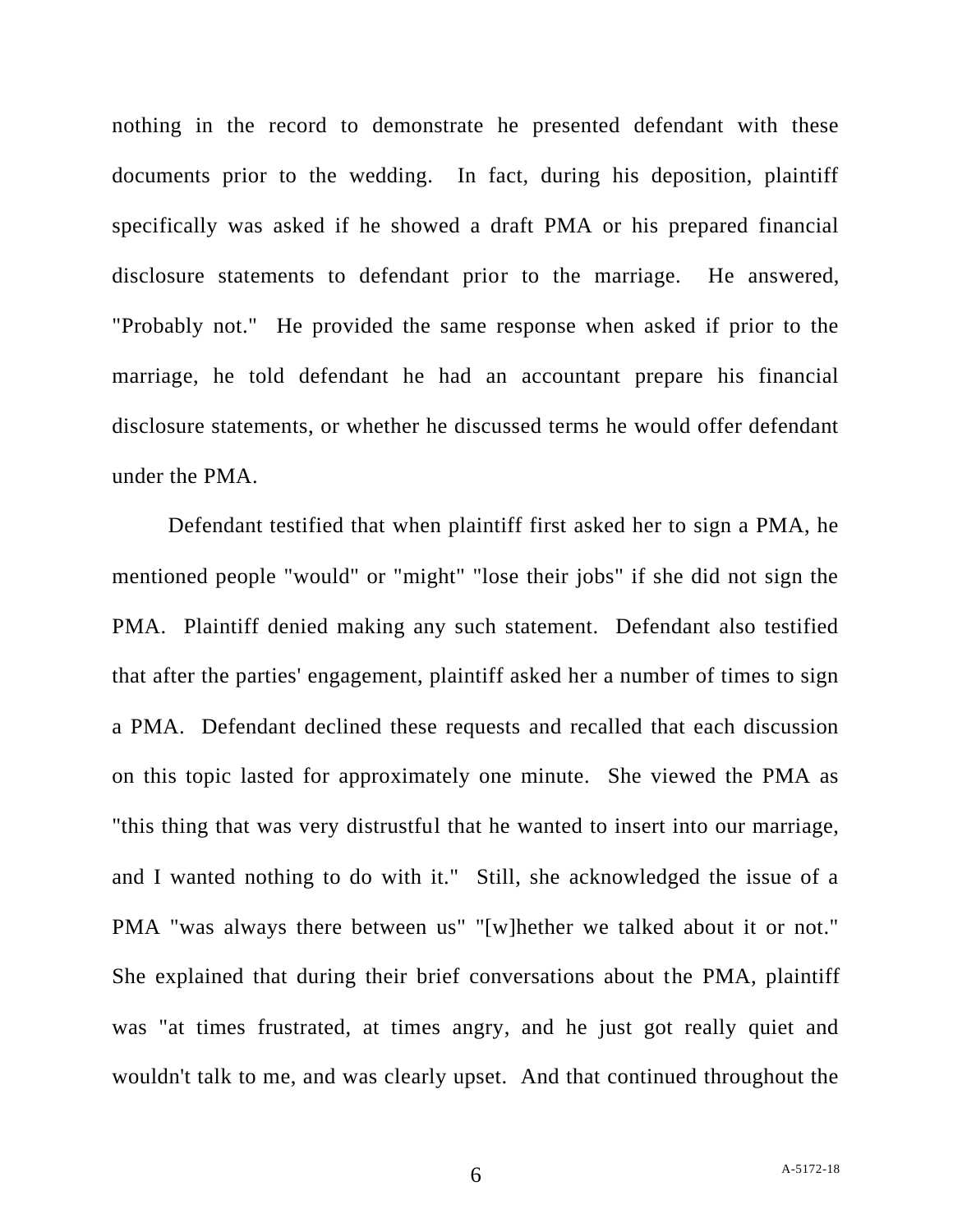entire time period while I was being asked to sign this agreement." Neither party asserts plaintiff threatened not to marry defendant if she refused to sign a PMA.

Defendant acknowledged that even though plaintiff did not share information with her about his financial circumstances prior to the marriage, it did not matter to her whether he was "worth a billion [dollars] or worth zero." Defendant testified she did not care "what his economic circumstance was" and she would have married plaintiff "anyway" because the parties "were madly in love."

#### III.

Defendant became pregnant in October 1991. The parties arranged to be married in Paris on November 30, 1991. Shortly after the wedding ceremony, plaintiff again requested that defendant sign a PMA. On December 30, 1991, defendant retained the attorney recommended to plaintiff's counsel in January 1991, so the parties could commence negotiating an agreement. Plaintiff received and paid the invoices from defendant's attorney.

Shortly after defendant retained counsel to negotiate the MA, she provided her attorney with an informal accounting of her property and income. On January 23, 1992, defendant's attorney wrote to plaintiff's attorney, requesting changes to what she referred to as the parties' "premarital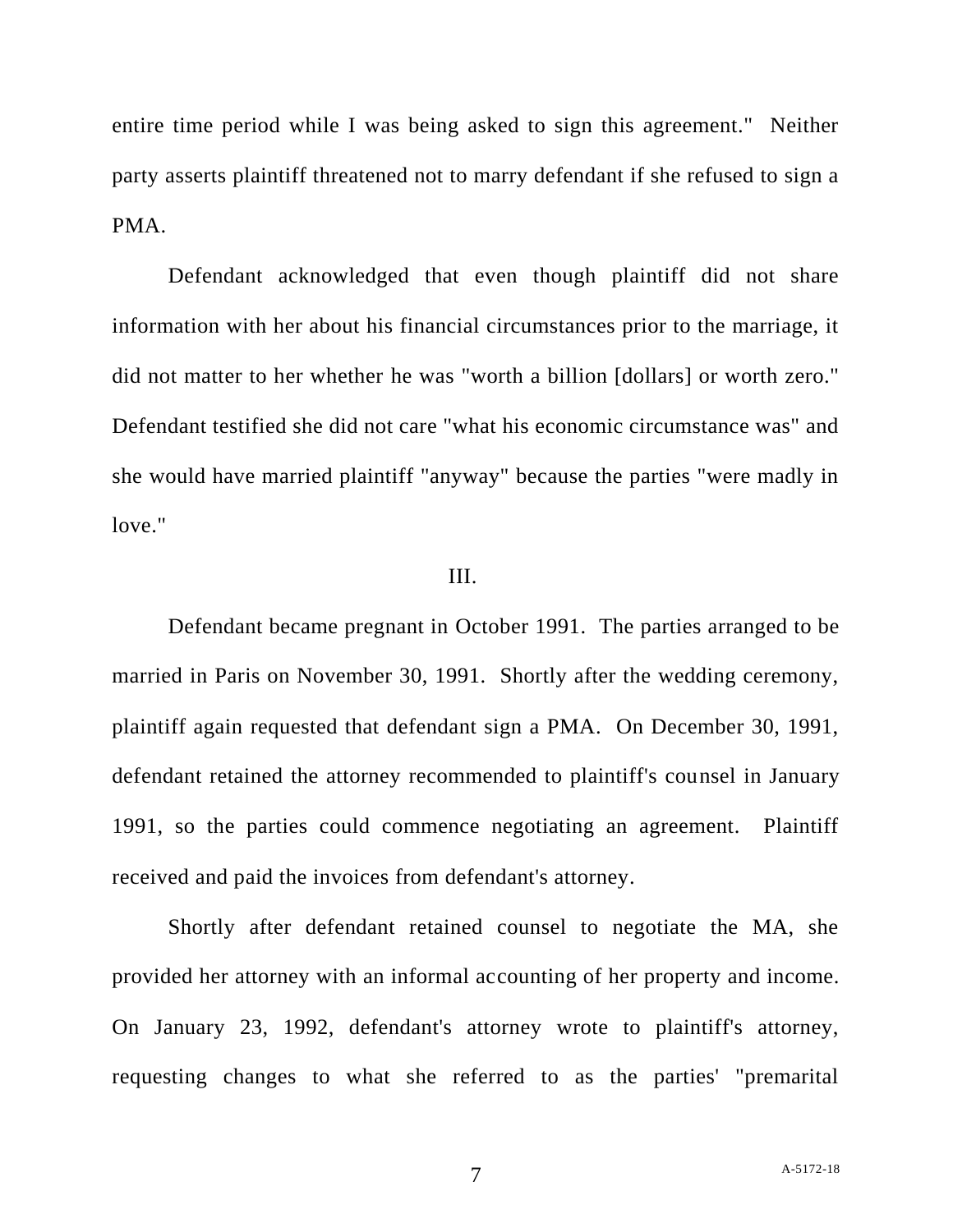agreement," even though the parties were married by this time. One of the changes involved increasing the proposed taxable alimony figure from \$3000 to \$5000 per month for each month the marriage endured, in the event the parties divorced. This requested change was accepted by plaintiff. Also, defendant's attorney asked for the equitable distribution section of the agreement to be modified to reflect that if the parties remained married for over five years, defendant would receive \$50,000 versus \$35,000 in equitable distribution payments for each year the marriage lasted. Plaintiff rejected this change. Significantly, even though defendant was pregnant when the parties negotiated the terms of the MA, her attorney made no request to modify the proposed MA to include a provision for child support or life insurance for the child's benefit after her birth.

On February 12, 1992, plaintiff's attorney disclosed to defendant's counsel that he "circulated" a "draft premarital agreement" prior to the parties' marriage, but he did not identify who received the draft. The letter also addressed changes to the agreement proposed by defendant's counsel and referred to the parties' draft agreement as the "Steele/McDonnell Marital Agreement." Defendant's attorney then forwarded the letter to defendant for her review. Several weeks later, defendant's attorney wrote to plaintiff's counsel and requested that the MA include a clause confirming, "the parties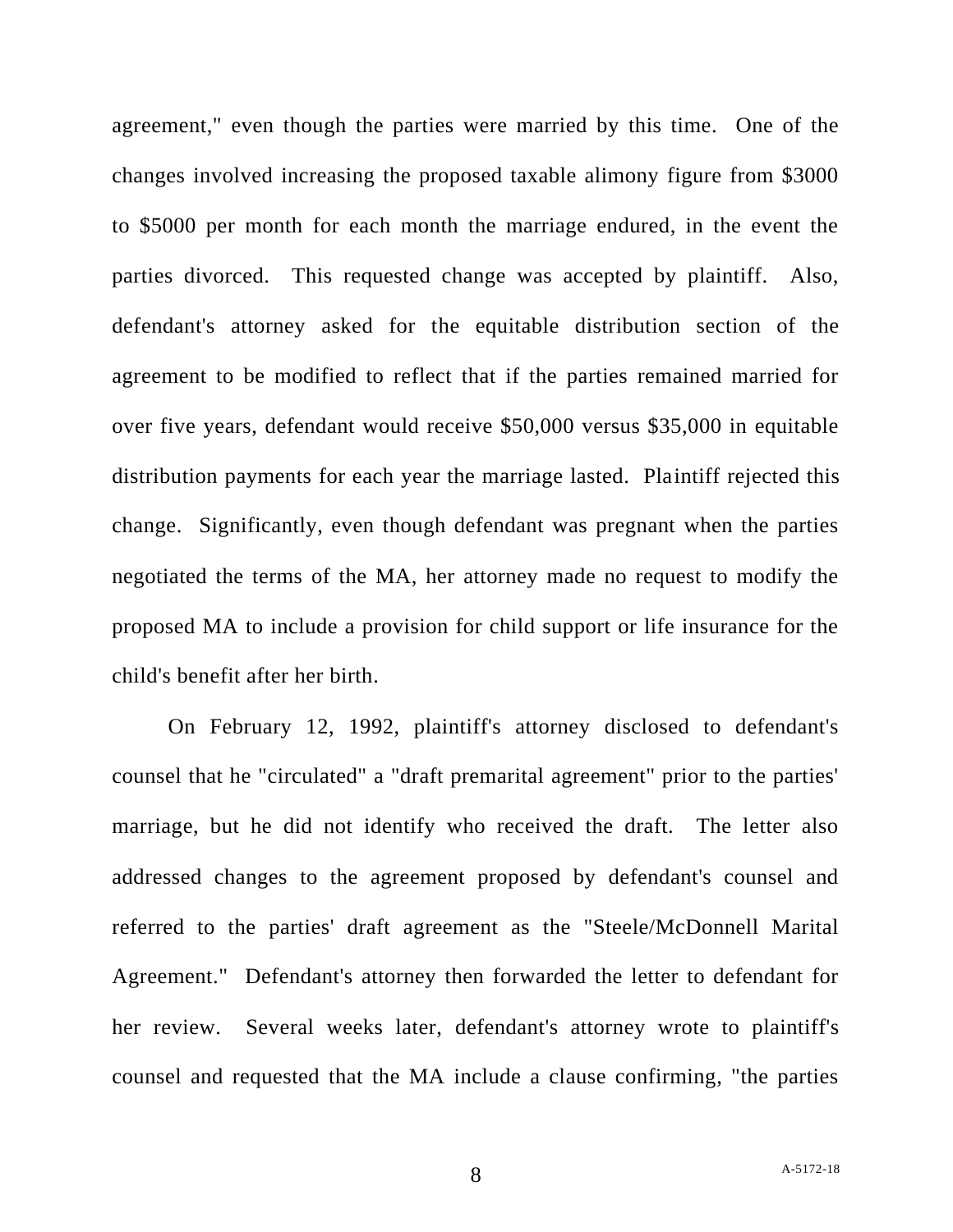have fully intended at all times to enter into this agreement but were married prior to its execution, and nonetheless desire that the Agreement be executed by them and deemed enforceable in a court of law, consistent with their intentions and wishes." Plaintiff accepted this change.

A revised draft of the MA was submitted to defendant's attorney on April 22, 1992. Although the parties appeared at the office of defendant's attorney in April 1992 to sign the updated MA, the meeting was adjourned after defendant stated she thought she "should ask for something" and her attorney reportedly "threw the question back at" her, responding, "well, what do you want?" Defendant recalled that in this moment, she did not know what she should be "asking for" and that her attorney "was absolutely no help to [her] at all." Defendant later testified she "never felt like [her attorney] was [her] advocate."

Additionally, in April 1992, the parties selected, and plaintiff purchased the parties' first marital home. Plaintiff paid \$406,000 for the home, subject to a \$170,000 mortgage, and placed title to the marital residence in his name alone.

In early June 1992, plaintiff's attorney revised the financial disclosure statement to accompany the MA and submitted it for review by plaintiff's accounting employee. The updated financial disclosure statement referenced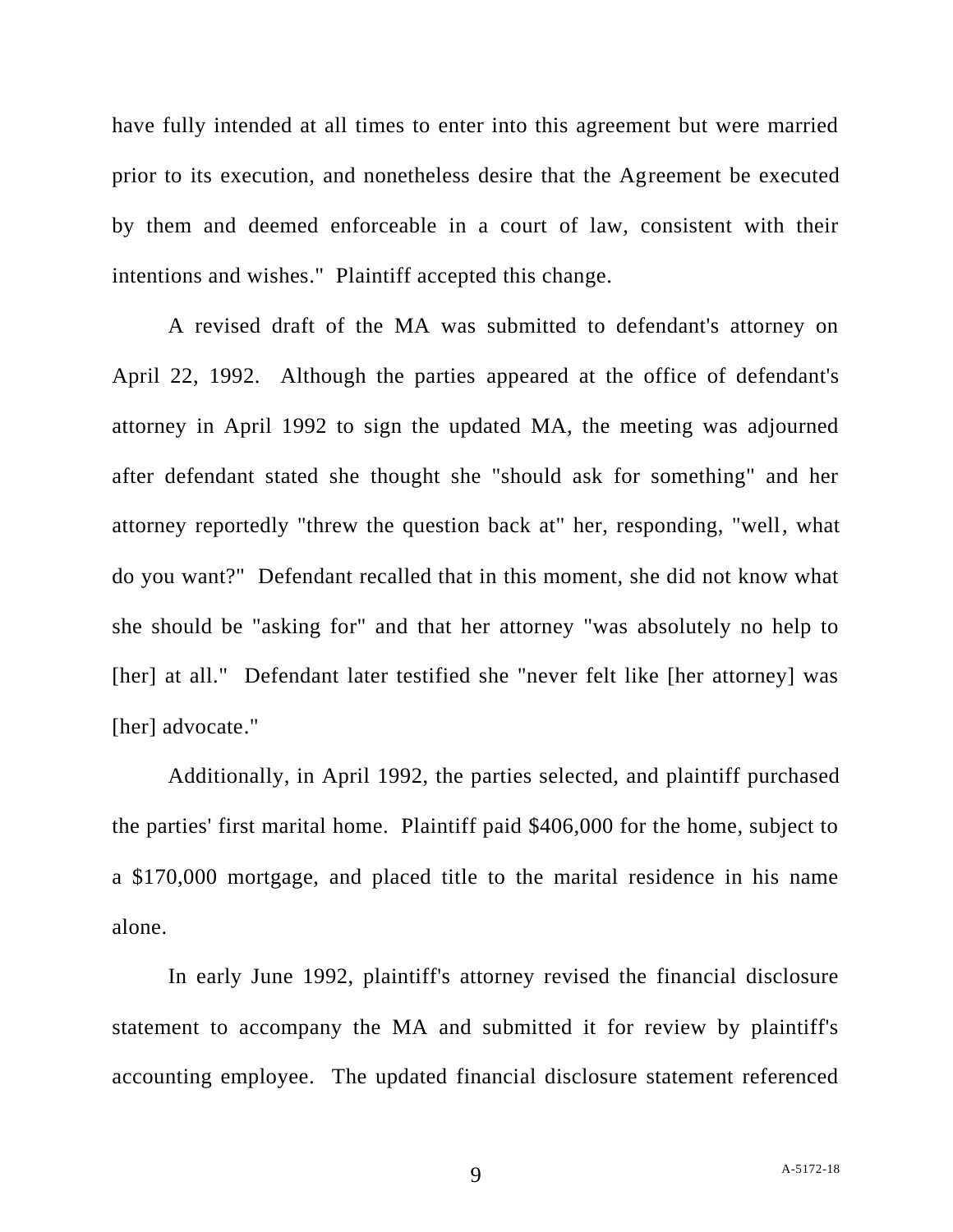plaintiff's income and seven primary assets, namely: (1) 95.6% interest in the common stock of R. Markey & Sons, Inc., with a "total estimated value of \$3.7-4.2 million" based on a "downturn in 1991," together with 21% of the common stock of Keymar, Inc., worth approximately \$551,800; (2) 37.4% interest in the Revocable Trust dated February 20, 1978, created by Edward C. Steele, with Edward C. Steele as Trustee, worth approximately \$505,000; (3) an interest in the Irrevocable Trust dated February 19, 1972, as amended December 20, 1976, holding the "extremely valuable shares of stock in E.C. Steele Co., Inc."; (4) plaintiff's New York cooperative apartment, which was noted as sold, with the proceeds returned to the Revocable Trust; (5) the trust under the Will of Suzanne C. Steele worth approximately \$96,000; (6) whole ownership of Steele Associates, Inc., worth approximately \$82,000; and (7) other property including IRAs worth \$26,000, securities worth \$40,000, personal property not exceeding \$125,000 in value, and a home in Far Hills worth \$406,000 with a \$170,000 mortgage. The updated financial disclosure statement reflected a marked decrease from the first statement as to the value of R. Markey & Sons, Inc. Also, the statement indicated different accounting methods were used to calculate the values of plaintiff's companies and did not reflect plaintiff's companies made certain distributions to him in 1991 totaling over \$300,000.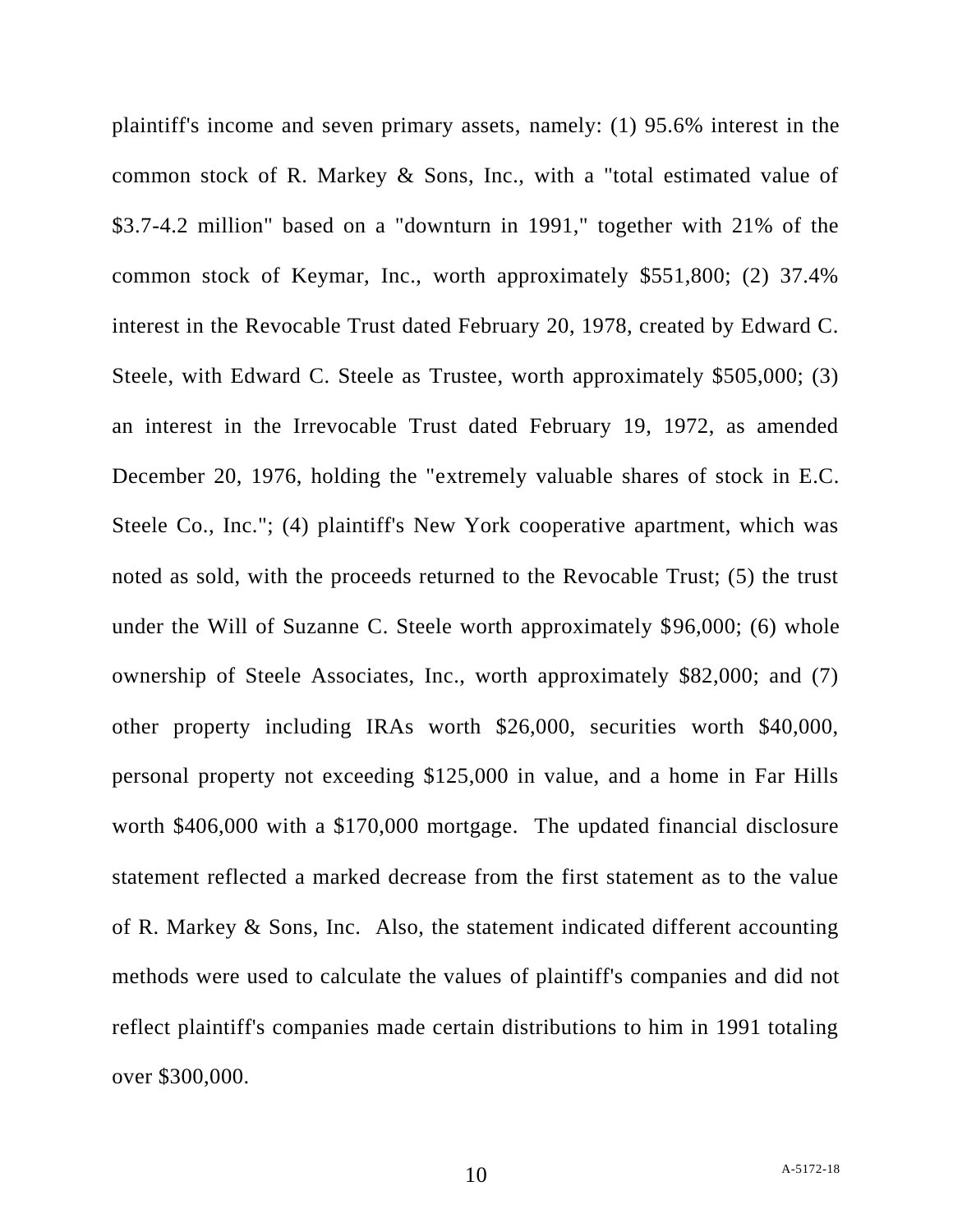In June 1992, plaintiff's attorney forwarded a revised MA to defendant's attorney for her review. On July 10, 1992, plaintiff's attorney forwarded a "final" copy of the MA to plaintiff, asking him to review and sign it. Further, plaintiff's attorney requested that plaintiff deliver his signed copy to defendant for consideration and review with her attorney.

The parties' first child was born in July 1992. When defendant's former counsel was deposed in 2018 about her role in negotiating the terms of the MA, she testified she had no recollection of defendant being pregnant or having any special health problems at that time. Asked if she would have had "concerns about a pregnant woman who's married and about to give birth entering into a post-marital agreement," defendant's former counsel stated, "I think so." Additionally, during the deposition of defendant's former counsel, the following exchange occurred between her and defendant's current counsel:

> Defendant's Current Counsel: Do you have any recollection of this case at all in terms of the parties or what happened in this case?

Defendant's Former Counsel: No.

Defendant's Current Counsel: So when [plaintiff's counsel] asked you what you did or what you didn't do, that's not based upon any recollection of [the] time whatsoever, correct?

Defendant's Former Counsel: Correct.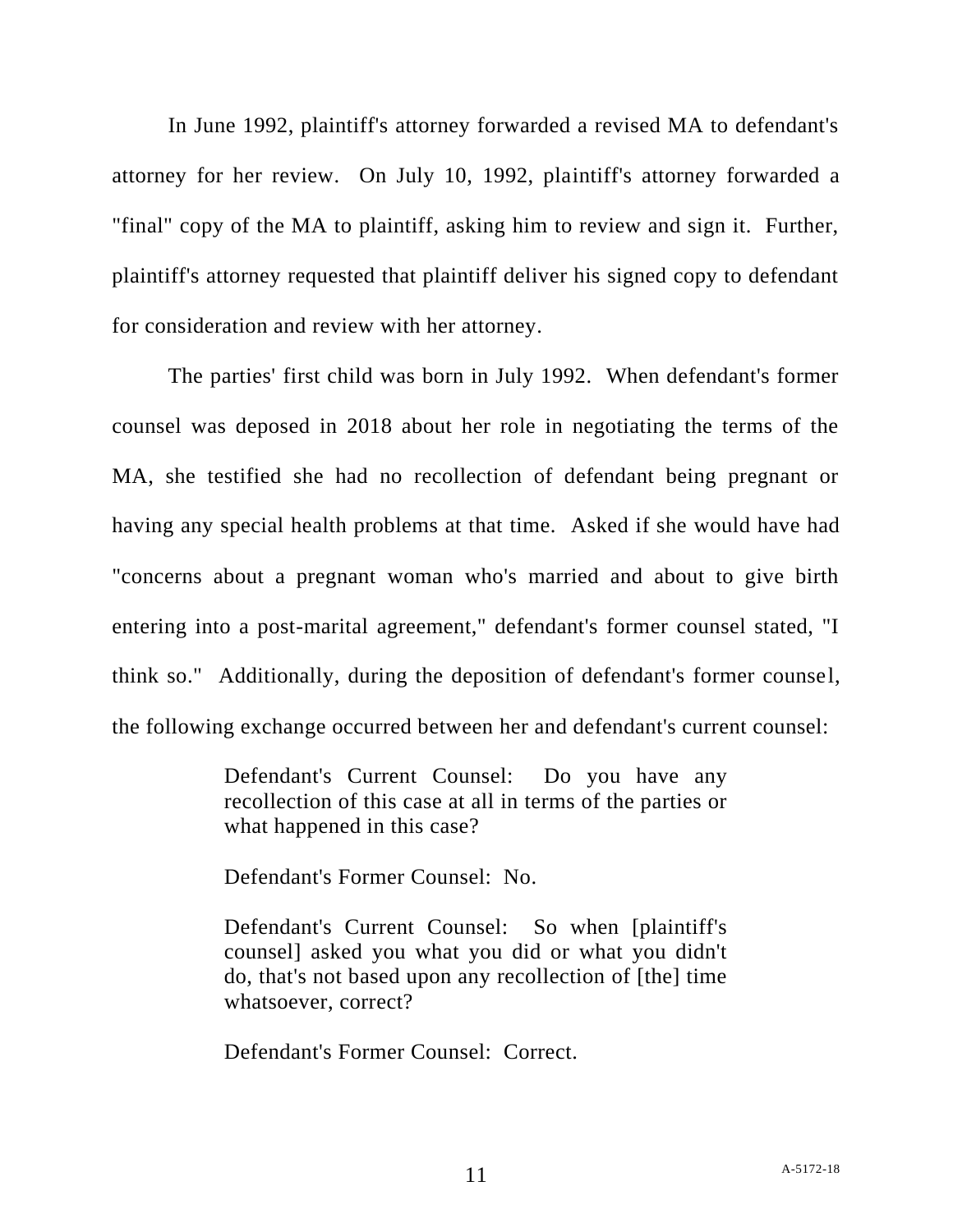Defendant's Current Counsel: It's simply conjecture on your part of what you would have or might have done, correct?

Defendant's Former Counsel: Correct.

### IV.

The parties signed their MA on August 4, 1992. Defendant testified that when she signed the MA in her attorney's office, she "didn't read the whole thing." She remembered "looking at . . . Schedule B," which reflected her husband's financial information. But she testified the MA was "difficult for [her] to understand, and so [she] skipped to the part where it said the \$35,000 and the \$5,000 a month . . . to make sure it was in there." Further, she affirmed that when she signed the MA, she was "breastfeeding on demand every two hours, and was completely sleep deprived." She "decided to sign the agreement to make [her] husband happy."

The MA was executed in four counterparts, and contained Exhibits A and B. Exhibit A was a single page in length. It described defendant's financial circumstances, including that she held a one-sixth income interest in a trust, generating \$6000 in annual income. Additionally, the exhibit listed defendant's personal possessions of nominal value, her \$10,000 student loan debt, earned income of \$1100 per month, and child support of \$350 per month for her son from her first marriage.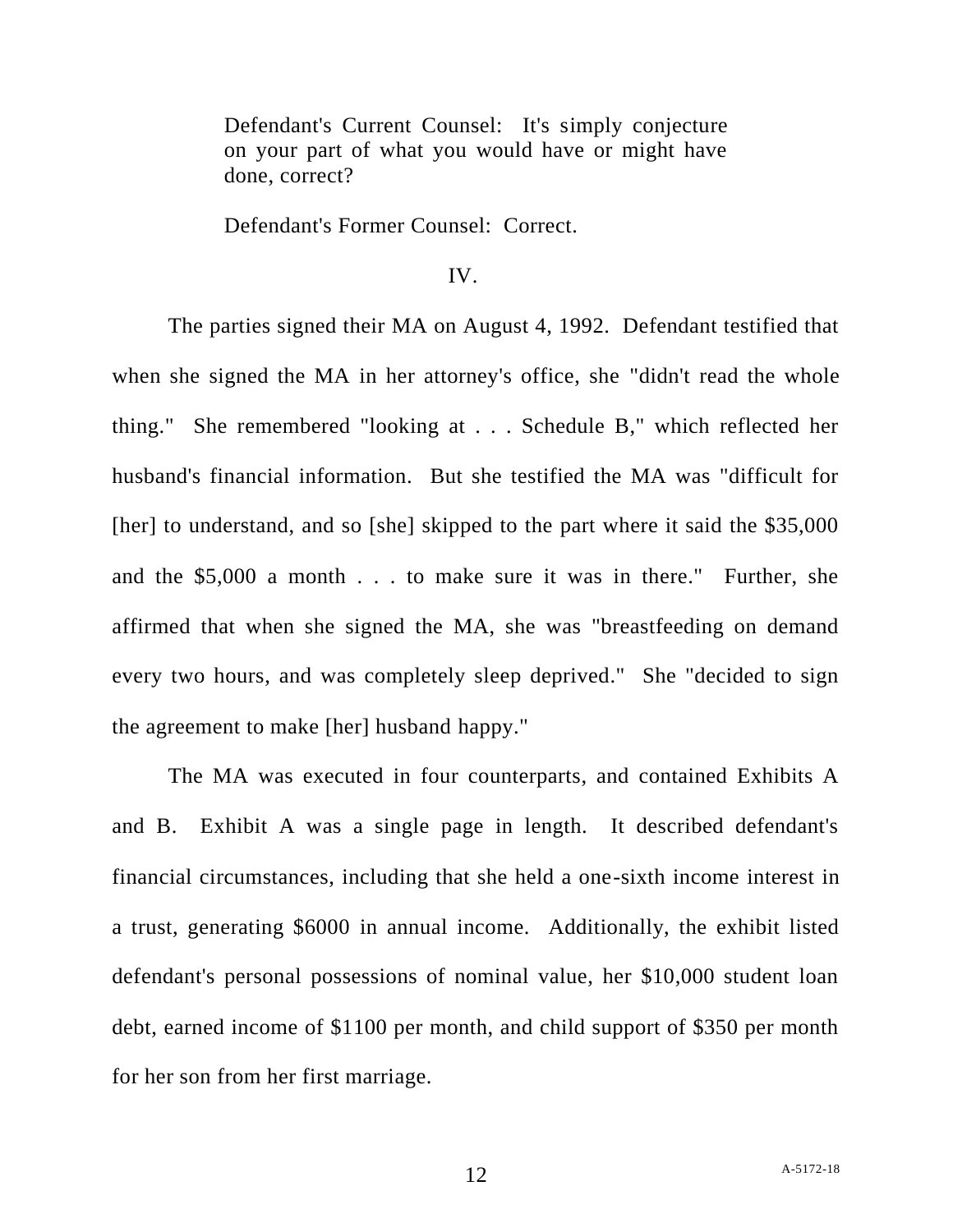In contrast, Exhibit B was seven pages long and outlined plaintiff's

assets, liabilities, and income. The exhibit identified his assets as including:

(1) 95.6% interest in the common stock of R. Markey & Sons, Inc., with a "total estimated value of \$3.7-4.2 million" in light of a "downturn in 1991," together with 21% of the common stock of Keymar, Inc., worth approximately \$551,800; (2) 37.4% interest in the Revocable Trust dated February 20, 1978, created by Edward C. Steele, with Edward C. Steele as Trustee, worth approximately \$505,000; (3) an interest in the Irrevocable Trust dated February 19, 1972, as amended December 20, 1976, holding the "extremely valuable shares of stock in E.C. Steele Co., Inc."; (4) the New York cooperative apartment was noted as sold, with the proceeds returned to the Revocable Trust; (5) the trust under the Will of Suzanne C. Steele worth approximately \$96,000; (6) whole ownership of Steele Associates, Inc., worth approximately \$82,000; and (7) other property including IRAs worth \$26,000, securities worth \$40,000, personal property not exceeding \$125,000 in value, and a home in Far Hills worth \$406,000 with a \$170,000 mortgage.

Exhibit B also described plaintiff's personal net worth "as high as \$9,000,000 (or higher), plus a very substantial beneficial interest in the Irrevocable Trust." It further stated: "[t]hese values could go up very substantially over the years. In addition, [plaintiff] has an expectancy of inheriting ultimately very substantial assets from his father and mother." Also, Exhibit B reflected plaintiff's estimated income from various sources, including his 1991 salary and bonus, which totaled \$184,804. According to defendant, Exhibit B did not reflect all of plaintiff's assets or income, such as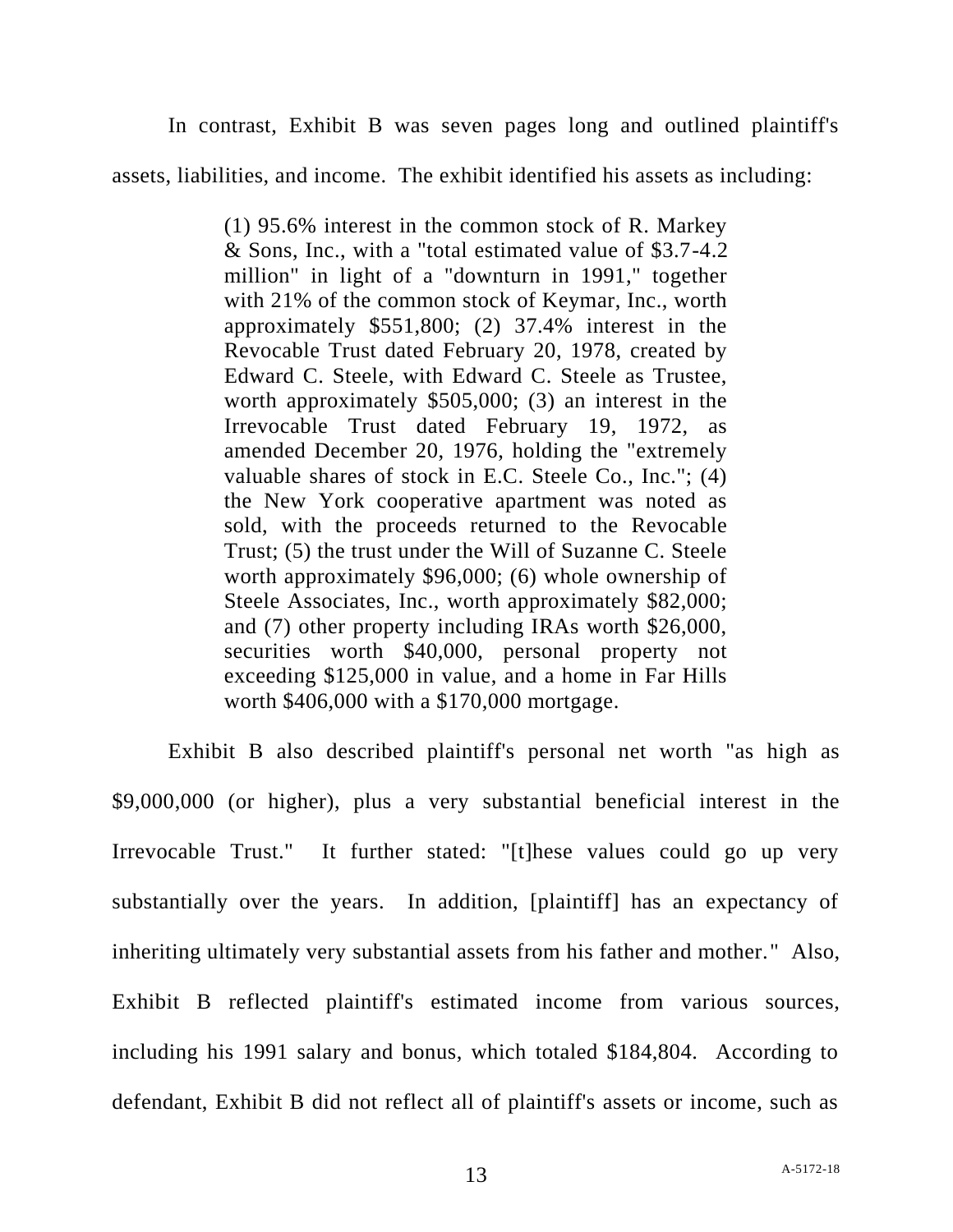"additional distributions" he received from his companies in 1991, and a pension plan from R. Markey & Sons, in which plaintiff held an interest. Nonetheless, the MA confirmed the parties were represented by counsel, were "fully aware of each other's holdings" and "the parties . . . fully intended at all times to enter into this agreement, but were married prior to its execution, and nonetheless desire that the Agreement be executed by them and deemed enforceable." Another clause in the MA stated defendant "declares and acknowledges that [plaintiff] has informed her that his current net worth and other assets and liability, and income are the approximate amount shown on Exhibit B."

Paragraph 7.5 of the MA stated any party who attempted through legal action "to vary the terms of" the MA became liable to pay "liquidated damages" to satisfy the other party's "costs and expenses incurred" to defend against the action. Also, the MA contained a waiver of estate rights, including a waiver of each party's elective share, and stated that "no representations or promises of any kind have been made to [either party] with respect to any bequest, other testamentary benefit or appointment, or beneficial interest of any nature." On the other hand, the MA specified plaintiff would establish an estate plan to effectuate the MA's alimony and equitable distribution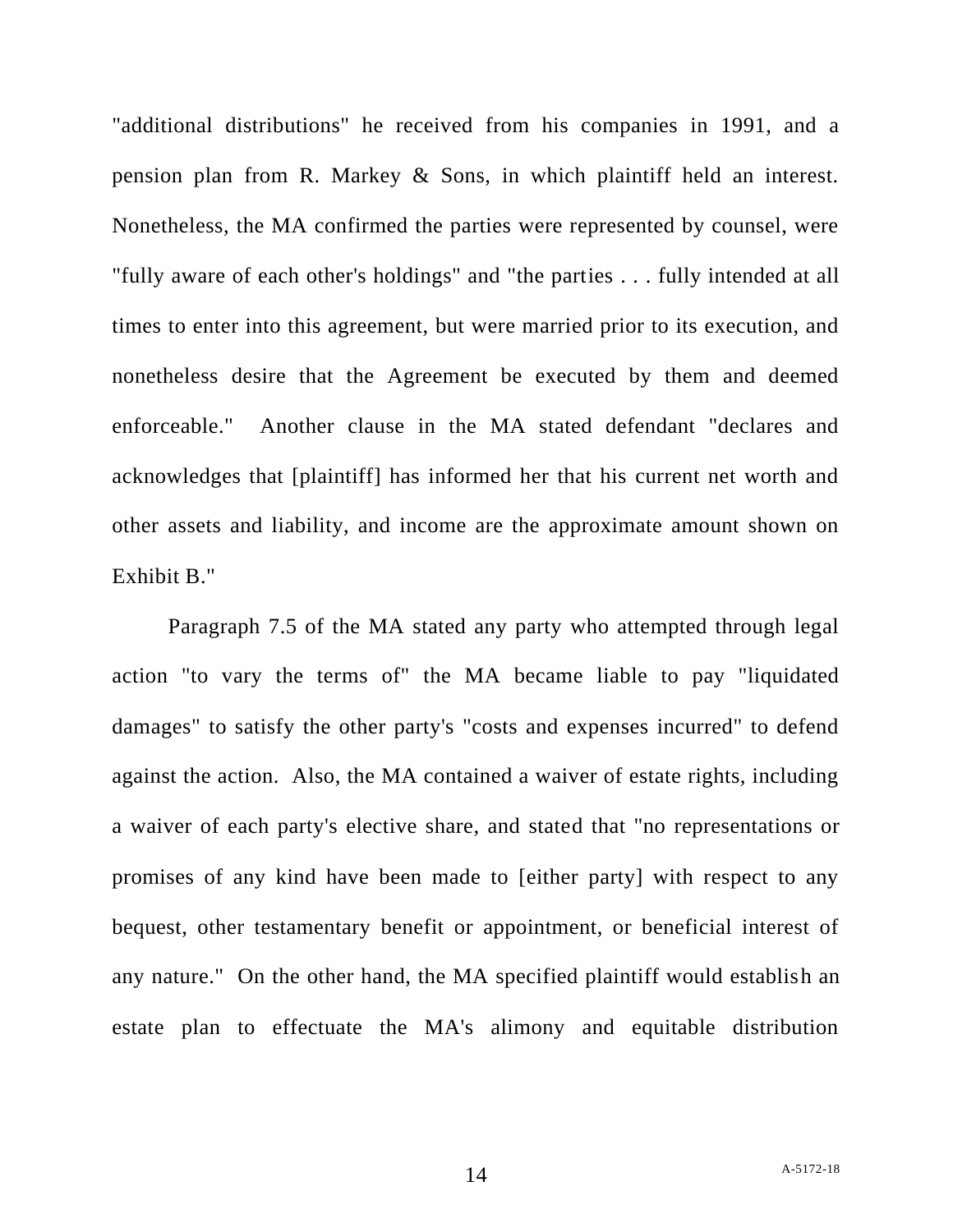provisions "as if the parties' fifth wedding anniversary had already occurred and the marriage had been dissolved thereafter."

The MA further confirmed each party would retain ownership of any separate property, as set forth in Exhibits A and B of the MA. Additionally, paragraph 1.3 of the MA described marital property as property the parties acquired or purchased during the marriage that was owned or jointly held by them. But this paragraph also specified that the term, "marital property," excluded "all real property jointly owned or held that is used . . . for residential or vacation purposes." Therefore, although plaintiff purchased more than one marital home in his name alone, including the home bought before the MA was executed, defendant acquired no interest in same. Moreover, except for a joint bank account used by plaintiff to deposit defendant's monthly allowance, defendant contends no property was purchased or acquired in joint names throughout the parties' twenty-four-year marriage.

The MA also stated if the parties divorced and any child born of or adopted during the marriage had not reached majority, the marital residence would not be sold until the earliest of the following events: all children were emancipated or attained the age of twenty-three, or until the spouse living in the home remarried or cohabited for over thirty days. Importantly, the MA called for the custodial parent who remained in the marital residence to be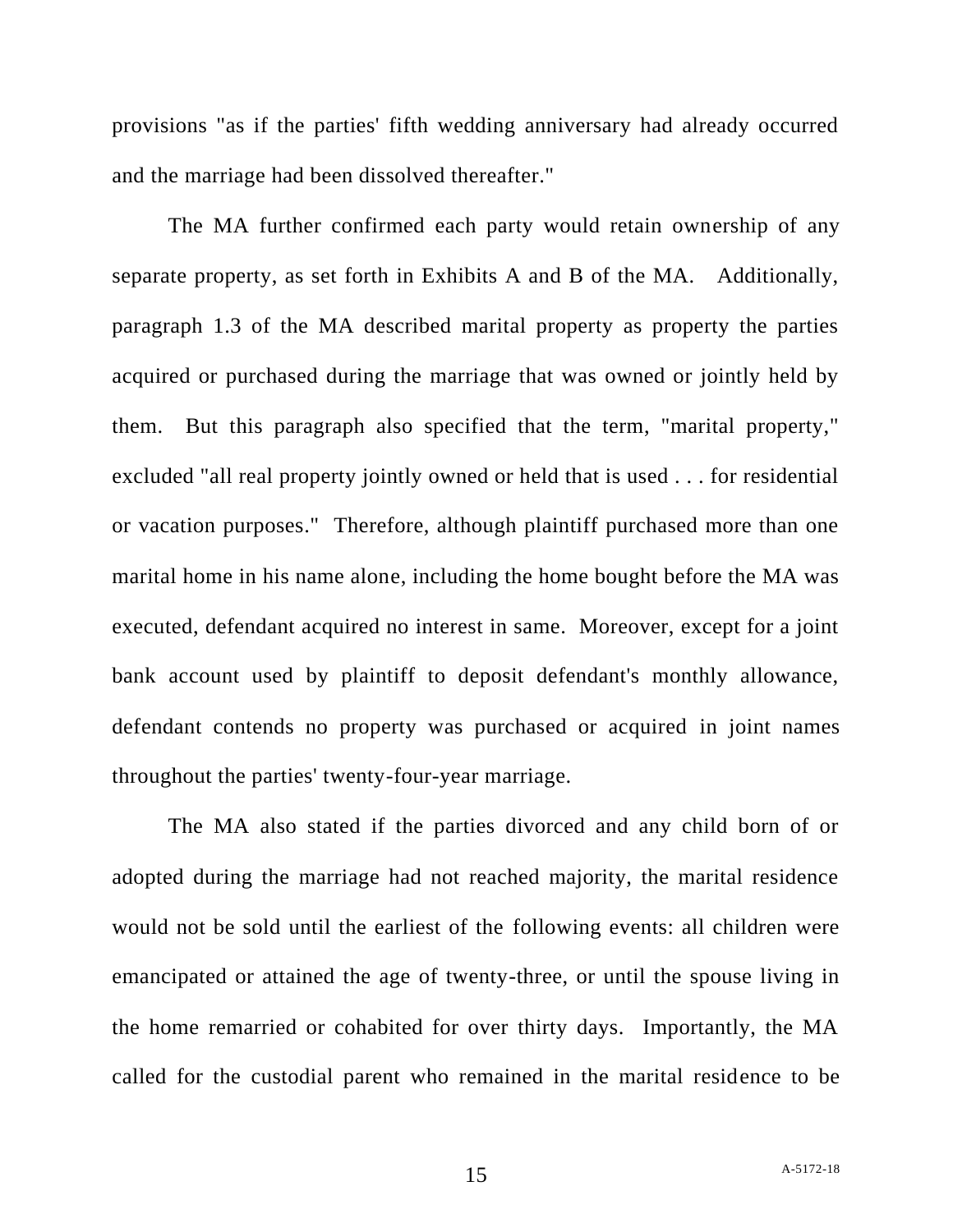responsible for all carrying charges on the home. Plaintiff's 2016 Case Information Statement represented the parties' monthly shelter expenses, exclusive of his New York apartment, totaled over \$9000.

Under the terms of the MA, if either party filed for divorce after five years of marriage, defendant was entitled to receive equitable distribution payments in the sum of \$35,000 for each year of marriage, to be adjusted based on the Consumer Price Index. Defendant was to receive no such equitable distribution payment if either party commenced an action to dissolve the marriage less than five years after the parties wed.

Regarding spousal support, the MA provided that in the event of a divorce, plaintiff would pay defendant taxable alimony of \$5000 per month for each month the parties were married, to be adjusted based on the Consumer Price Index. Such payments terminated upon defendant's death, remarriage, or cohabitation. Significantly, defendant was earning \$11,000 a year as of June 1992, but stopped working at that time, anticipating the birth of the parties' first child. Therefore, she had no earned income when she signed the MA. She remained at home until 2013 to raise the parties' children.

The MA made no provision for child support or custody, even though the parties' first-born daughter was nearly a month old when the MA was executed. In fact, at Paragraph 5.1, the MA stated: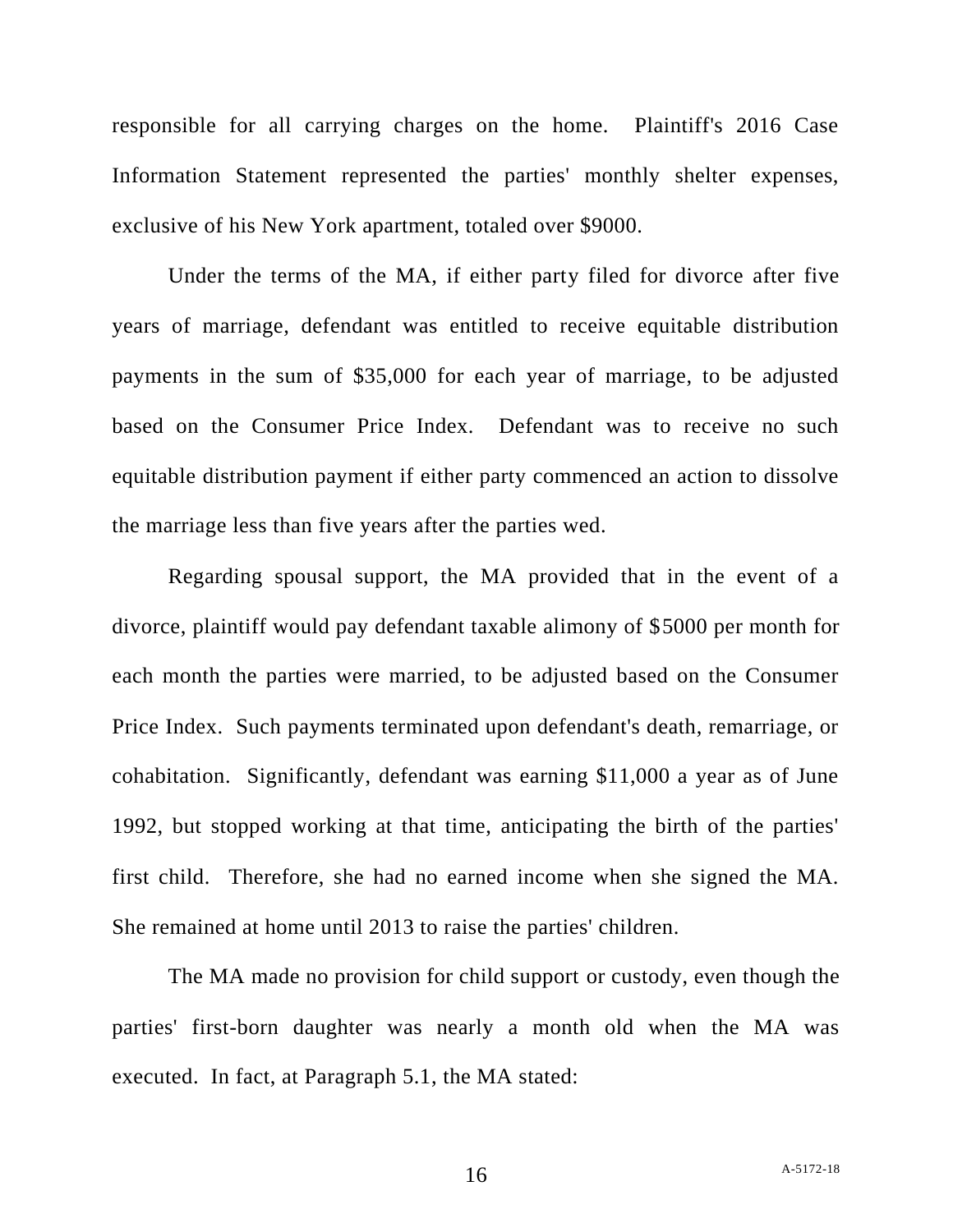Each party acknowledges that no provision has been made herein for the support or custody of children who may be born or adopted into the marriage, and they agree to defer consideration of such support or custody for determination under the circumstances that may exist at such future time as those issues may arise.

According to the deposition testimony of defendant's former counsel, if she

knew defendant had just given birth a few weeks before the MA was signed,

she would have advised defendant not to sign the MA.

We also observe that paragraph 6.3 of the MA states:

This Agreement was first presented to [plaintiff] on or about April 24, 1992, and to [defendant] on or about April 30, 1992. Negotiations directly between them and between their respective counsel began before the marriage and continued after their wedding to account for their marital status. Each party acknowledges that he or she has had ample time to consider all of the provisions and consequences of this Agreement and to consult with his or her separate legal counsel.

[Emphasis added.]

However, negotiations between the parties and their respective counsel did not begin prior to the parties' marriage, and the parties acknowledged as much during their respective depositions. Defendant's former counsel also testified she did not negotiate the terms of the MA before December 1991 and could not have, because she was not retained until that month.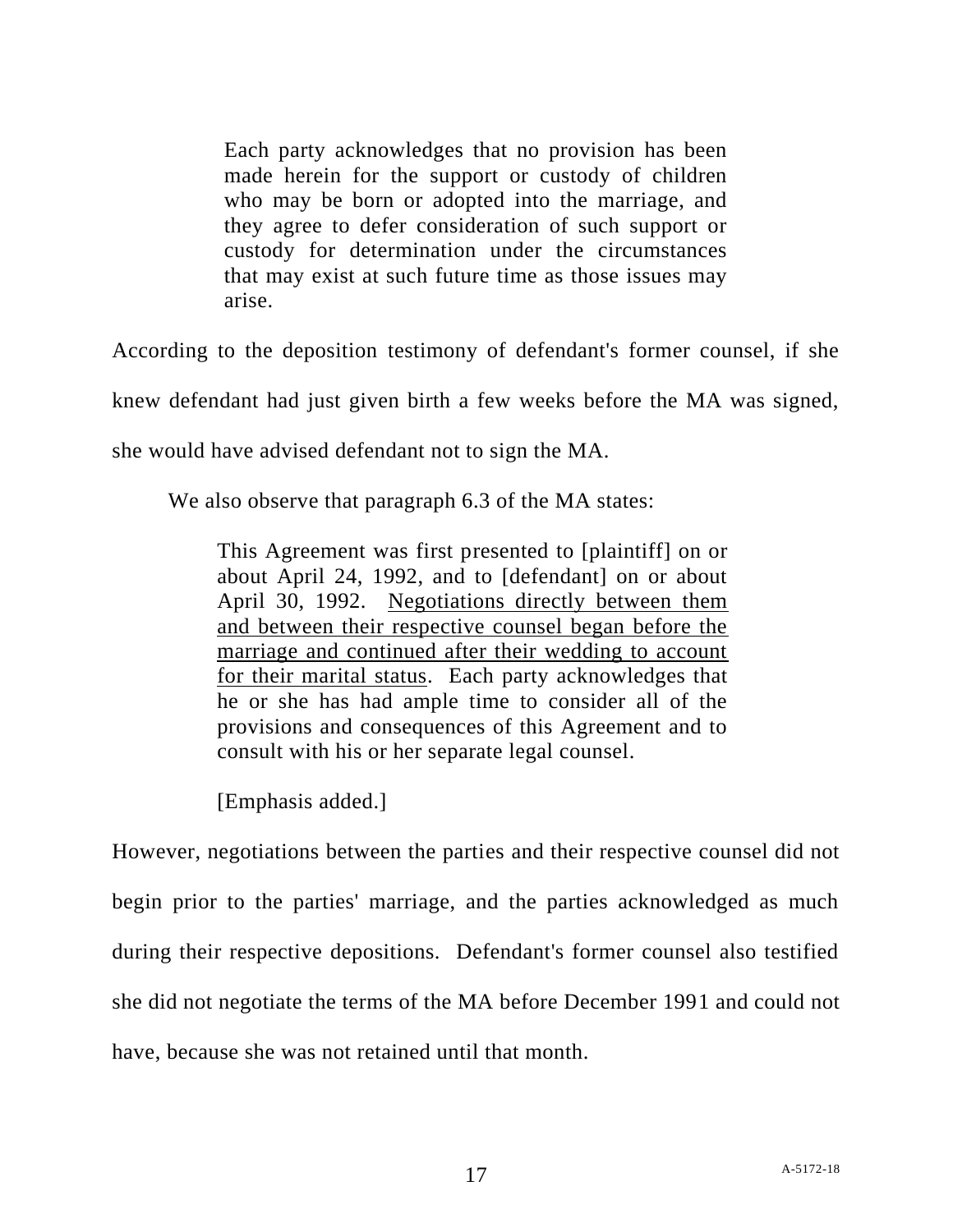Plaintiff filed a complaint for divorce in December 2015. The parties attempted to mediate their differences but were unsuccessful. In February 2018, plaintiff sought a declaratory judgment to enforce the MA or alternatively, to limit the scope of discovery to issues relating to the formation of, and entry into, the MA, rather than the adequacy of financial disclosure leading to its execution. Defendant filed a cross-motion, opposing enforcement of the MA and asking that it be declared void ab initio; alternatively, defendant sought to compel plaintiff to provide discovery regarding the sufficiency of his financial disclosure when the parties negotiated their MA. By order dated April 19, 2018, the trial court denied plaintiff's motion for a declaratory judgment; determined a plenary hearing was necessary to address the enforceability of the MA; denied plaintiff's request that discovery be limited to "issues relating to the formation and entry into the agreement, but not to the adequacy of financial disclosure"; granted defendant's request that plaintiff comply with discovery, "including with respect to the adequacy of the financial disclosure at the time the parties entered into the agreement"; and ordered broad discovery, so the court could determine "whether defendant voluntarily and knowingly entered into the agreement . . . and [determine] the financial disclosures provided by plaintiff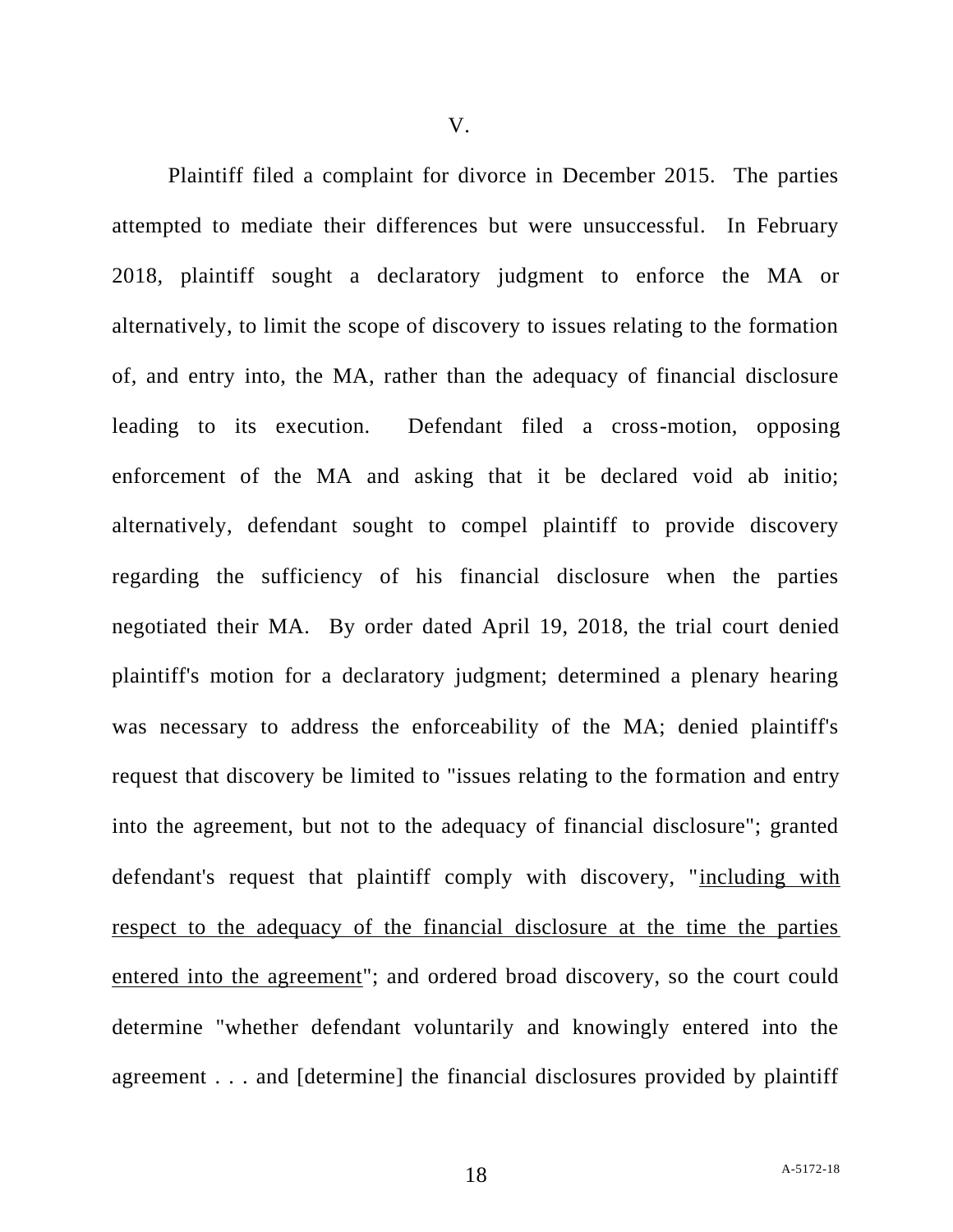throughout preparation of the agreement and thereafter." (Emphasis added). The order called for the parties to propound interrogatories and notices to produce, as well as depose each other and fact witnesses.

Both parties moved for reconsideration of this order; their motions were denied on June 15, 2018. By way of a separate order entered the same day, the trial court also denied plaintiff's request for a stay of the denial of his reconsideration request. The judge reasoned, in part, "the relative balance of hardships favors a full and fair hearing with liberal discovery as to the parties' finances, both at the time the parties executed the putative agreement, and presently." (Emphasis added). Both parties moved for leave to appeal.

On August 10, 2018, we granted plaintiff's motion for leave to appeal and denied defendant's cross-motion for leave to appeal. We summarily reversed the June 15, 2018 discovery order "to the extent it provided for broad and liberal pre-plenary hearing discovery." Additionally, we ordered

> the Family Part to enter a modified order limiting preplenary hearing discovery to issues relating to the formation and signing of the August 4, 1992 Marital Agreement. Thus, the pre-plenary hearing discovery will address the events, communications, representations, and circumstances - including plaintiff's financial circumstances - at or about the time of the August 4, 1992 Marital Agreement, and relevant matters that preceded the Marital Agreement.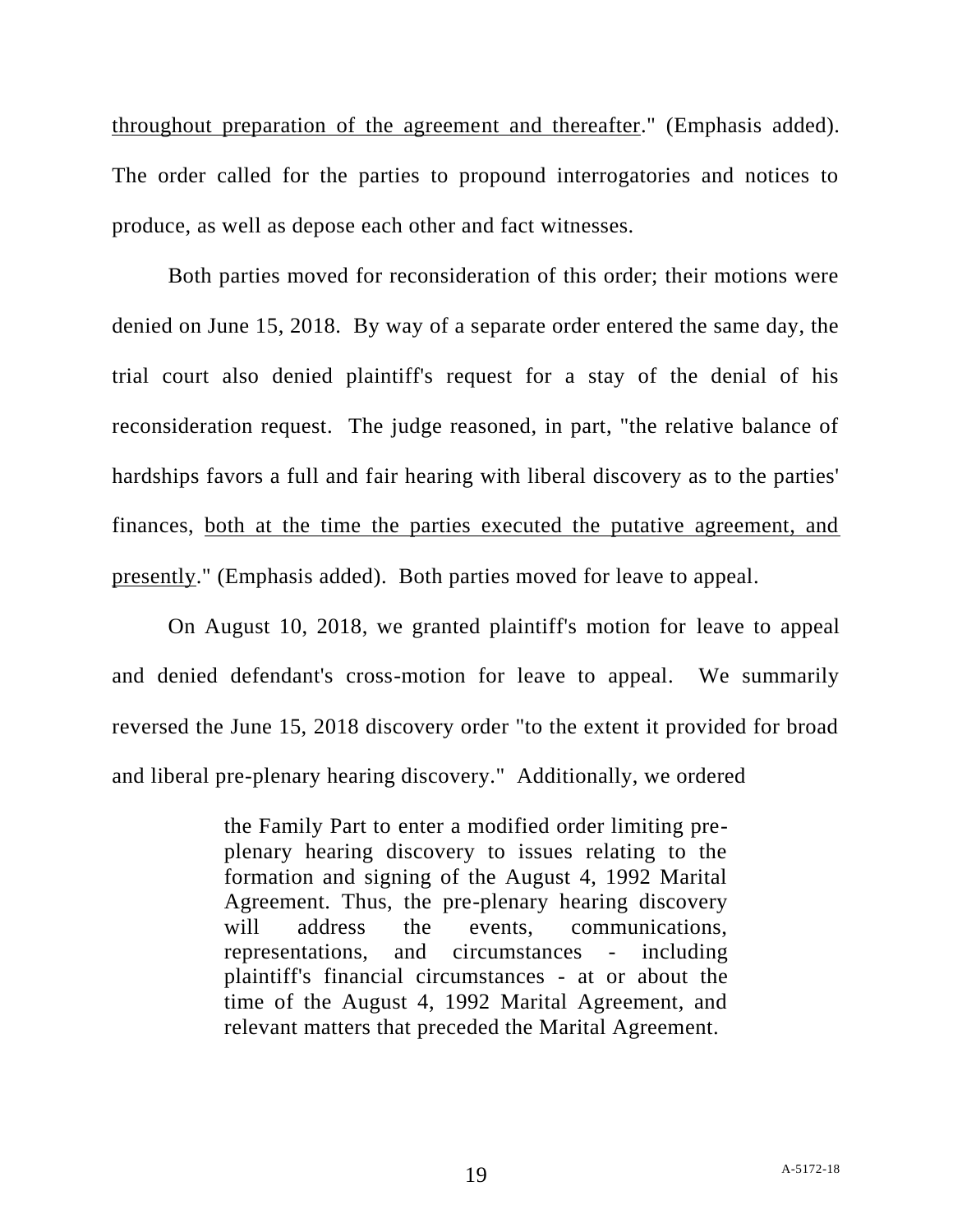Thereafter, the parties engaged in limited discovery, which included their depositions, and the deposition of defendant's former attorney, given her role in negotiating the MA on defendant's behalf.

On April 30, 2019, defendant filed a motion for partial summary judgment, seeking to have the MA deemed a post-nuptial agreement, and adjudicated as void ab initio. Alternatively, she asked that the court render the MA unenforceable, arguing it was inequitable when it was executed since plaintiff "failed to fully disclose his assets at the time of negotiating and entering" the MA. She also contended it was unfair to enforce the MA under her existing circumstances. Parenthetically, the record reflects that when plaintiff initiated divorce proceedings in 2015, defendant had only recently reentered the job market, her annual earnings were less than \$2000, and her earnings were supplemented with dividend income of approximately \$16,000 per year.

Plaintiff cross-moved for a declaratory judgment to enforce the MA. The trial court conducted oral argument on the cross applications on May 31, 2019, during which plaintiff's counsel argued, "[t]here can be no reasonable question that this is, as I've characterized it, a premarital agreement disguised as a marital agreement, only by virtue of the timing." At the conclusion of the hearing, the judge reserved his decision.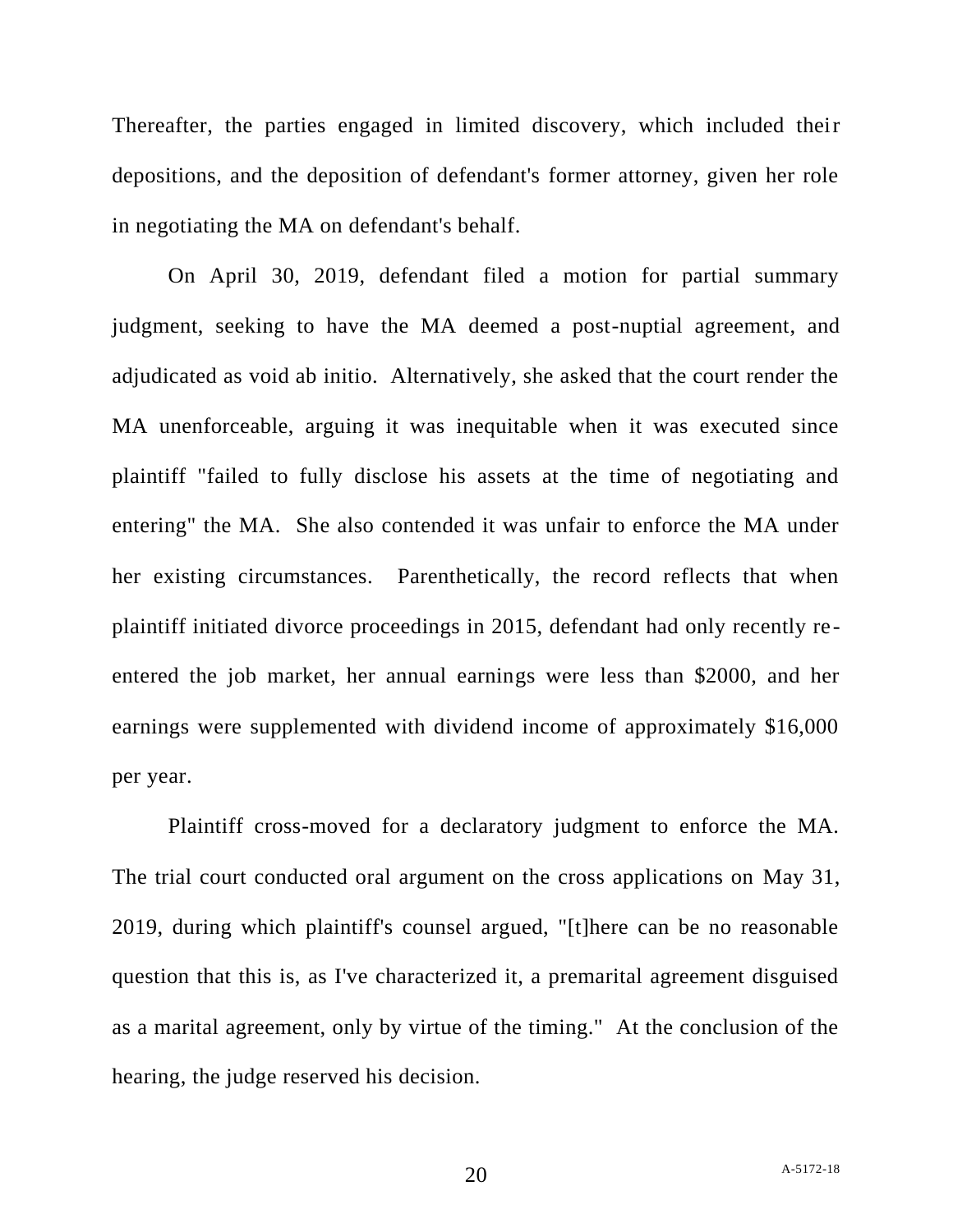On June 28, 2019, the judge denied defendant's motion, and granted plaintiff's cross-motion. In his lengthy written opinion, the judge found the MA was akin to a PMA and enforceable. He acknowledged plaintiff's position that the MA "constitutes a premarital agreement," "[d]espite the signing of the agreement subsequent to the date of marriage." Further, the judge identified 201 paragraphs of undisputed facts taken "verbatim" from the parties' submissions and found these facts were "not in dispute between the parties and are sufficient to decide the case." Considering these facts, the judge analyzed the definition of a premarital or pre-civil union agreement, as defined by the 2013 version of the Uniform Premarital and Pre-Civil Union Agreement Act  $(Act)$ , N.J.S.A. 37:2-31 to -41.<sup>1</sup> He observed N.J.S.A. 37:2-32 defined a premarital or pre-civil union agreement as "an agreement between prospective spouses or partners in a civil union couple made in contemplation of marriage or a civil union and to be effective upon marriage or upon the parties establishing a civil union." (Emphasis added).

The judge then distinguished the parties' MA from the mid-marriage agreement referenced in Pacelli v. Pacelli, 319 N.J. Super. 185 (App. Div. 1999). He concluded that unlike the wife in Pacelli who was presented with a

<sup>&</sup>lt;sup>1</sup> Reference to pre-civil union agreements was added to the short title in 2006. See L. 2006, c. 103, § 26.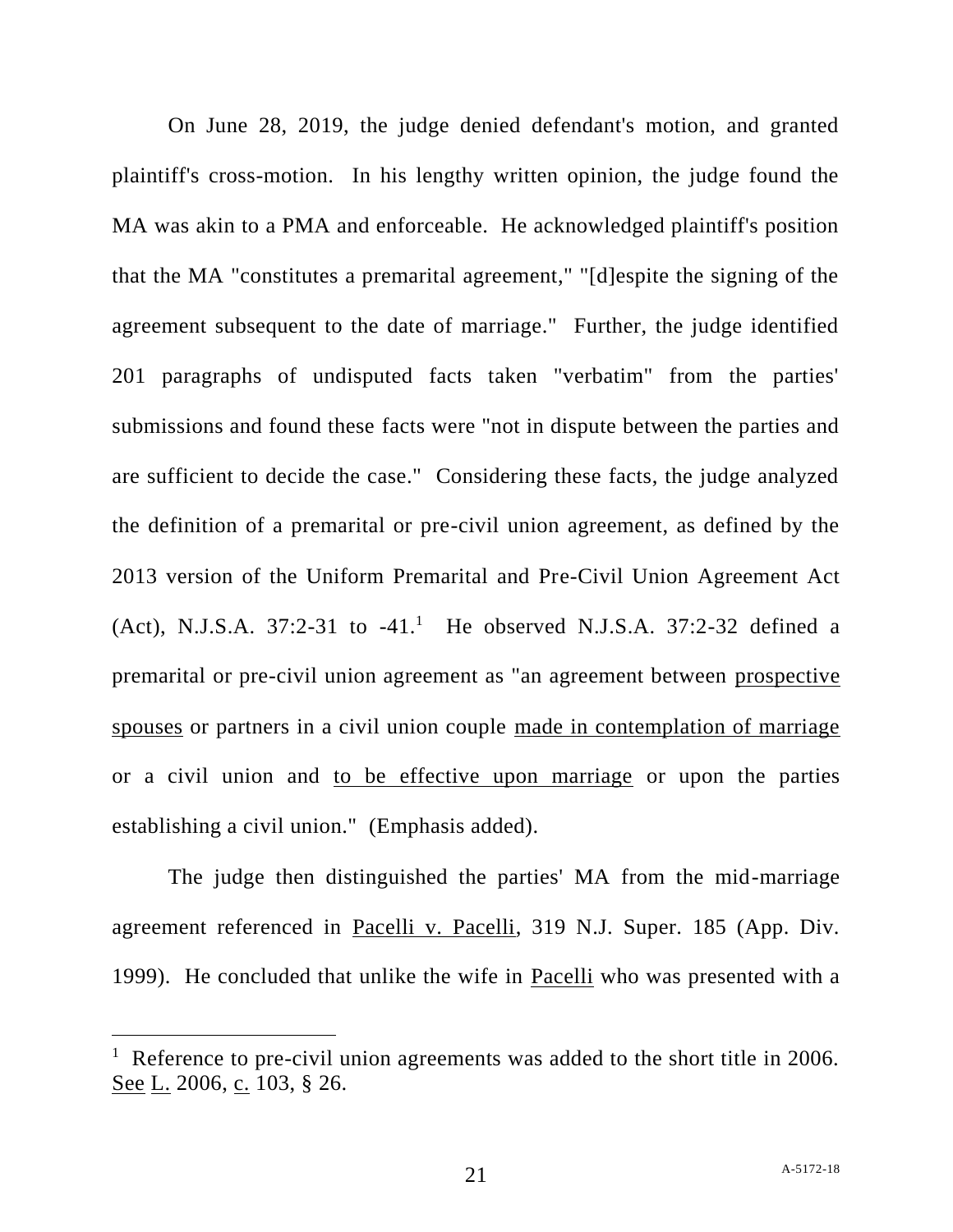mid-marriage agreement on a "take it or leave it" basis, here "some form of a marital agreement was contemplated" by defendant prior to the parties' marriage, and she was able to negotiate an "upward adjustment in her entitlement" under the MA. He also compared defendant's circumstances to those set forth in an unpublished appellate decision, which he found to be "extremely similar" to the instant matter. The judge noted that in the unpublished case, we found the agreement to be an enforceable PMA due to the "relatively brief time which ha[d] elapsed since the parties['] nuptials." Accordingly, the judge "adopt[ed] the same view," and found the MA in the instant matter was similar to a PMA and enforceable. He stated,

> in the present set of circumstances, the only thing that appears to have prevented these parties from entering into the agreement prior to marriage is that defendant became pregnant with their first child. Subsequent to the birth of the child, almost immediately thereafter, the parties signed and entered into the Marital Agreement.

The judge also rejected defendant's claim that plaintiff fraudulently withheld financial information from her or that she was under duress when she signed the MA. On the other hand, the judge found plaintiff "used before-tax figures for some of his businesses and after-tax figures with regard to other businesses. This affected his disclosure of income and valuations in his businesses, resulting in differences of millions of dollars that he avoided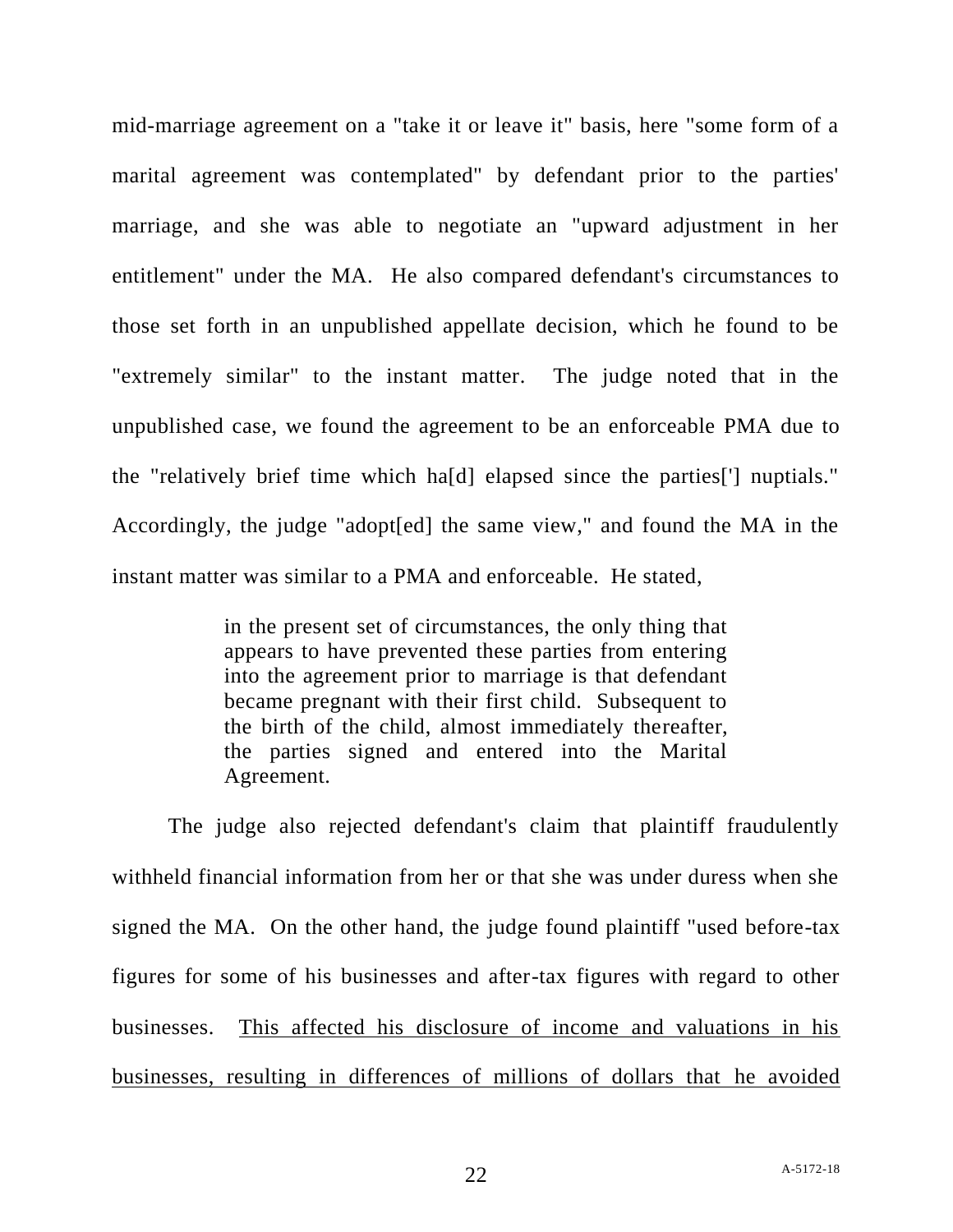disclosing." (Emphasis added). Additionally, the judge found the MA did "not disclose . . . the value of plaintiff's share of the irrevocable trust dated February 18, 1972, as amended December 20, 1976." Still, the judge determined plaintiff did not knowingly undervalue his assets to avoid fully disclosing material information to defendant. Further, the judge determined defendant failed to "ask questions or retain a financial expert" so the impact of plaintiff's disclosures was "significantly offset by her lackluster desire" to ascertain the true extent of plaintiff's finances. Moreover, the judge concluded defendant did not demonstrate she relied on plaintiff's disclosures, since she admitted in her deposition she read very little of the agreement, including Schedule B. Also, the judge found defendant signed the MA "endorsing her support that whatever disclosure was provided was sufficient to her," and he concluded her previous counsel "obtained positive results" for her, including "more favorable alimony and equitable distribution" provisions in the MA.

#### VI.

On appeal, defendant offers the following arguments for our consideration:

#### POINT I

THE TRIAL COURT ERRED AS A MATTER OF LAW IN DETERMINING THAT THE AUGUST 4, 1992 AGREEMENT WAS A PREMARITAL AGREEMENT, AND AS SUCH ITS GRANTING OF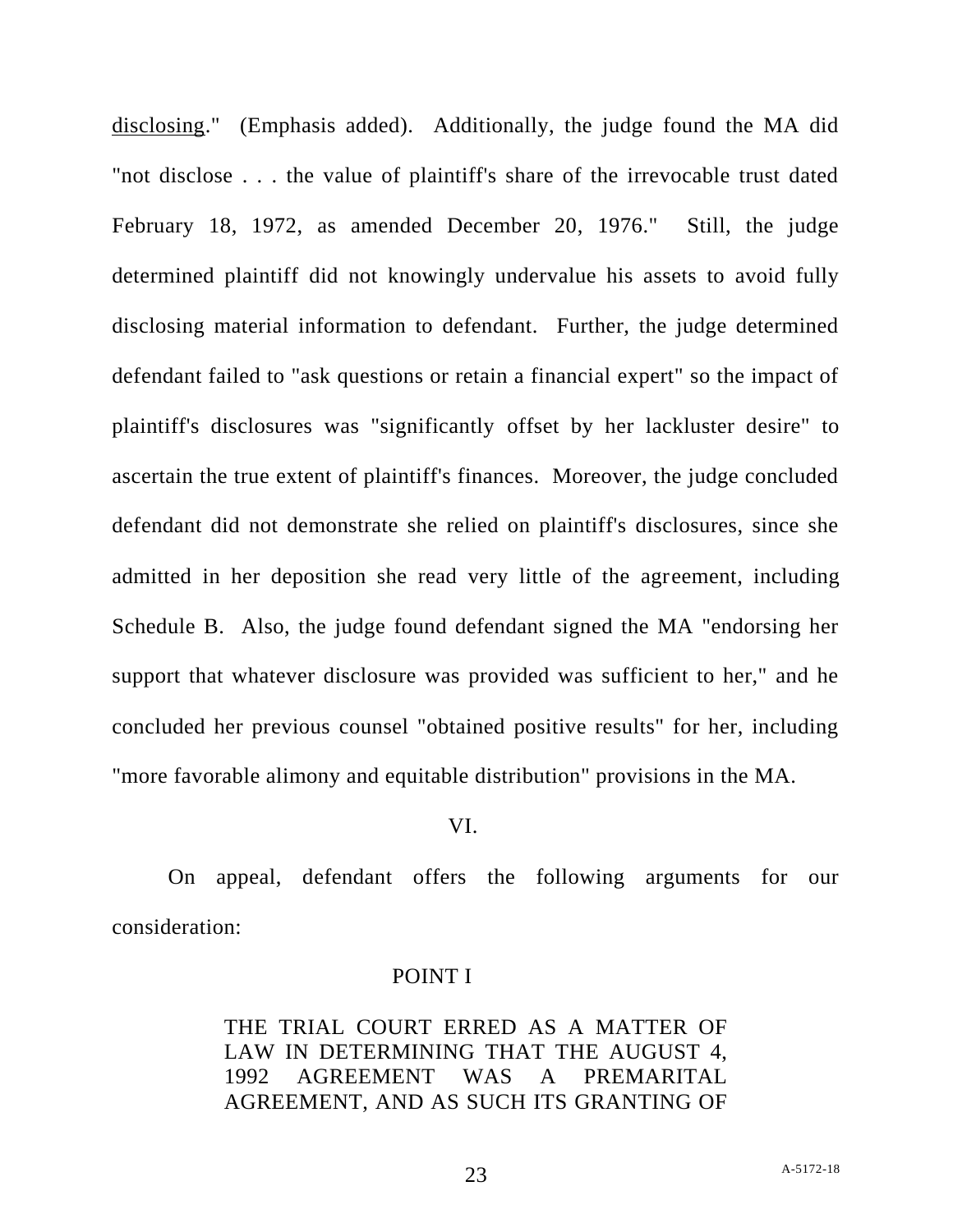DECLARATORY JUDGMENT TO THE PLAINTIFF AND DENYING DEFENDANT'S MOTION FOR SUMMARY JUDGMENT ON THE ISSUE MUST BE REVERSED.

A. THE TRIAL COURT ERRED BY IGNORING THE LIMITS OF [ITS] AUTHORITY AS DETERMINED BY THE LEGISLATURE IN ESTABLISHING THAT A PRENUPTIAL AGREEMENT MUST BE ENTERED INTO PRIOR TO A PARTIES['] MARRIAGE, AND VOIDED LEGISLATIVE INTENT.

B. THE TRIAL COURT ERRED IN RELYING UPON AN UNREPORTED DECISION WHICH WAS NOT CONTROLLING AND CLEARLY DISTINGUISHABLE AS PRECEDENT IN MAKING [ITS] DETERMINATION THAT THE AUGUST 4, 1992 AGREEMENT WAS PREMARITAL.

### POINT II

BESIDES ITS ERROR IN RELYING UPON THE UNPUBLISHED . . . CASE IN FINDING THE AGREEMENT TO BE PREMARITAL, THE TRIAL COURT FAILED TO APPLY THE CORRECT STATUTE IN ENFORCING SAME.

### POINT III

THE TRIAL COURT ALSO COMMITTED REVERSIBLE ERROR BY FAILING TO MAKE FINDINGS OF FACT REGARDING THE ENFORCEABILITY OF A PRENUPTIAL AGREEMENT UNDER THE ACT.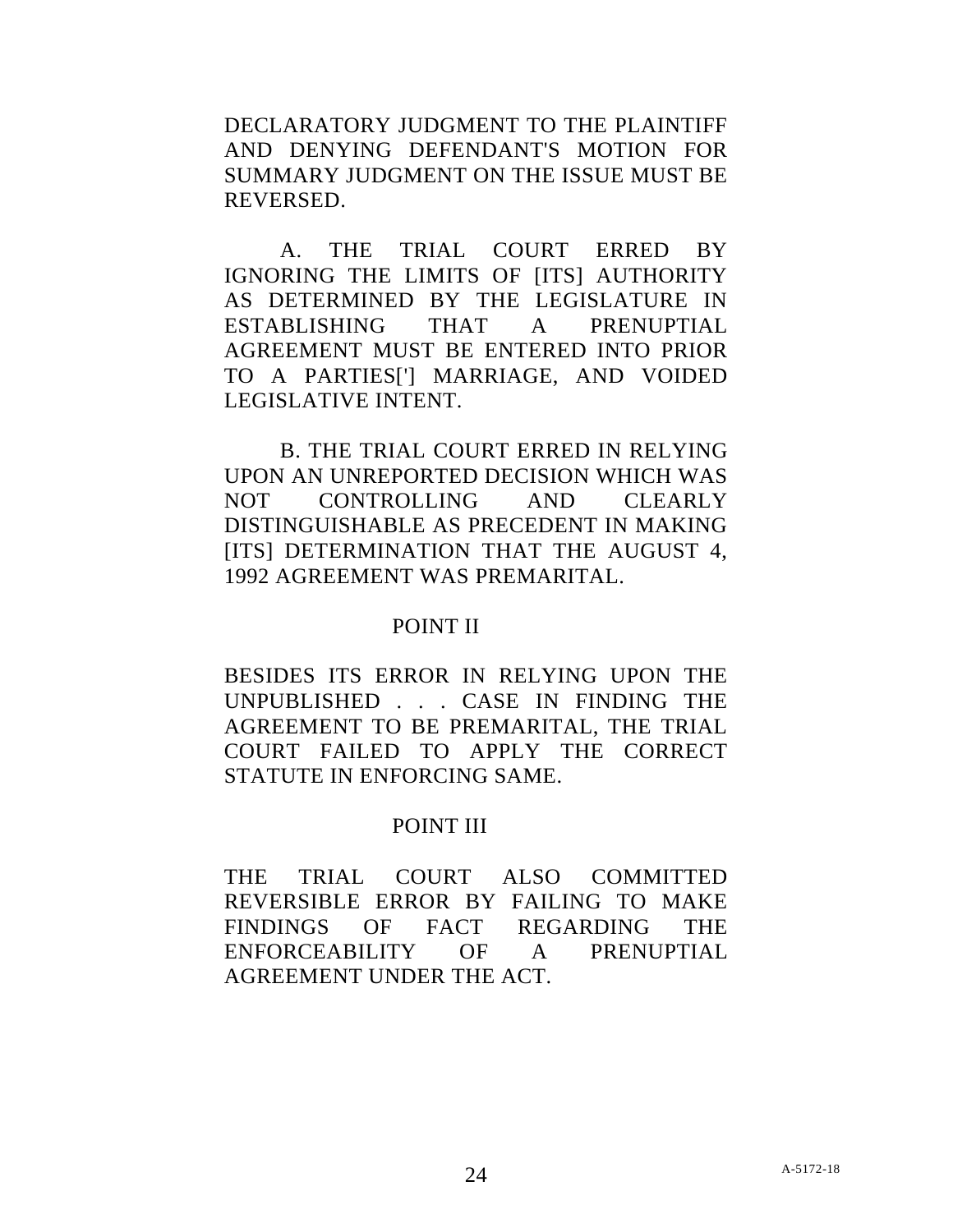#### POINT IV

THE TRIAL COURT ERRED AS A MATTER OF LAW IN REFUSING TO RECOGNIZE THE PARTIES' AUGUST 4, 1992 AGREEMENT AS A POSTNUPTIAL OR MID-MARRIAGE AGREEMENT, AND IN SO DOING THE DIFFERING STANDARD GOVERNING THEIR ENFORCEABILITY.

#### POINT V

THE TRIAL COURT ERRED IN FAILING TO GRANT DEFENDANT'S REQUEST FOR FINDING AS A MATTER OF LAW THAT THE AUGUST 4, 1992 MARITAL AGREEMENT WAS VOID AB INITIO AND/OR NOT FAIR AND EQUITABLE AT THE TIME [] ENFORCEMENT WAS SOUGHT.

#### POINT VI

THE TRIAL COURT ERRED IN ESSENTIALLY GRANTING SUMMARY JUDGMENT IN FAVOR OF THE PLAINTIFF WHEN THERE WERE MATERIAL FACTS IN CONTROVERSY.

### POINT VII

## THE TRIAL COURT ERRED IN FAILING TO AWARD COUNSEL FEES TO THE DEFENDANT.

As a threshold matter, we agree with the contentions raised by defendant in Points I, II and IV. Accordingly, we remand this case for further proceedings and discovery consistent with this opinion, and are satisfied we need not reach the arguments raised in Points III and VI. To the extent defendant contends in Point V that the trial court erred in failing to recognize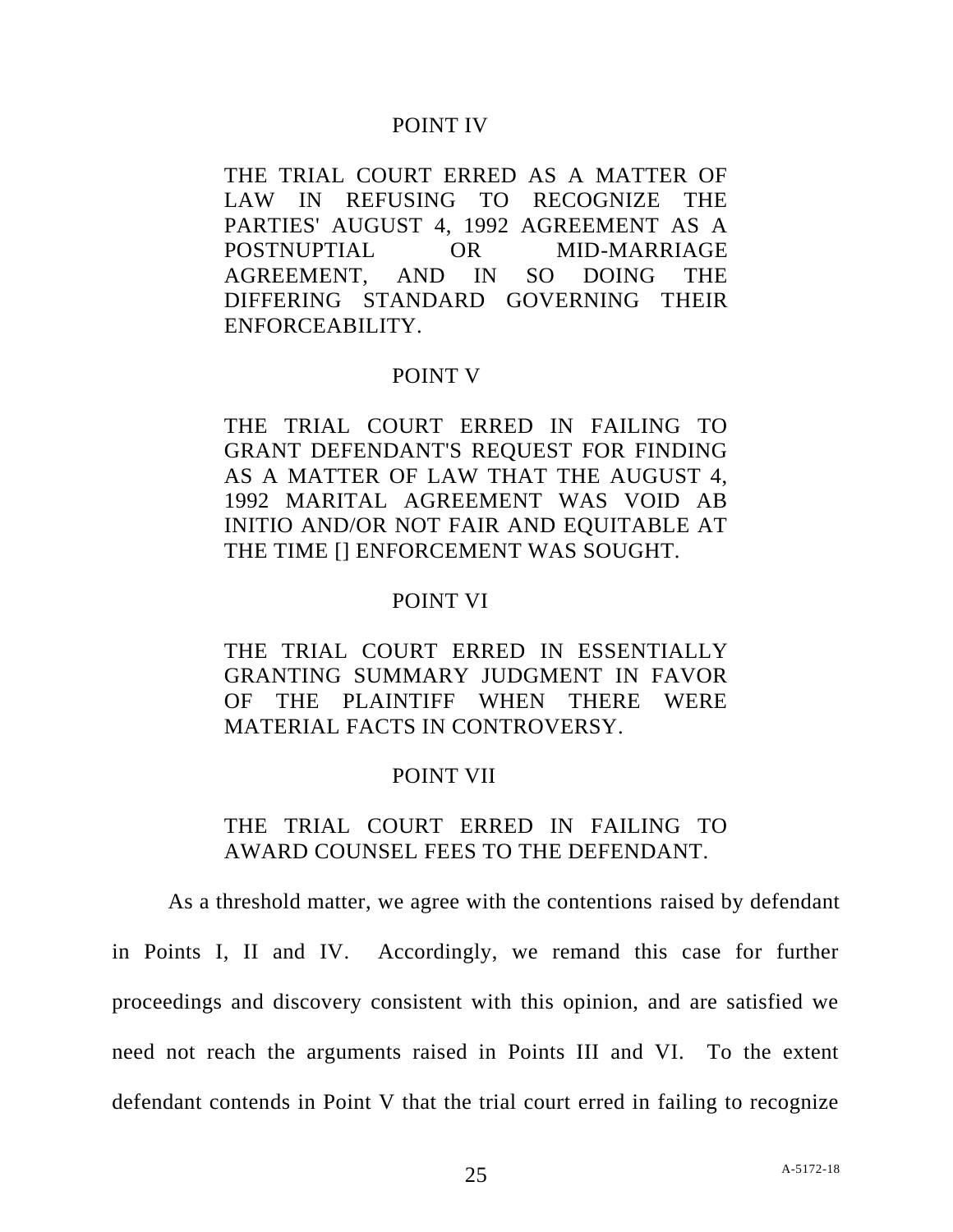the parties' MA was void ab initio, we find this argument unpersuasive for the reasons set forth herein.

We review summary judgment using the same standard that governs the trial court. Templo Fuente De Vida Corp. v. Nat'l Union Fire Ins. Co. of Pittsburgh, 224 N.J. 189, 199 (2016). As the parties agreed on the material facts for purposes of the motion, our task is limited to determining whether the trial court's ruling on the law was correct. Manalapan Realty, LP v. Twp. Comm. of Manalapan, 140 N.J. 366, 378 (1995).

Relevant New Jersey caselaw typically references three types of marital agreements, namely PMAs, mid-marriage agreements, and property settlement agreements. We acknowledge the circumstances surrounding the execution of the MA make it somewhat difficult to conclude it belongs in any of these three categories. But ultimately, we are persuaded under the totality of circumstances, the parties' MA deserves the heightened scrutiny we have applied to mid-marriage agreements, as in Pacelli. Much like other agreements between partners or spouses, the MA need not bear a specific label for us to address its enforceability.

Ordinarily, "[p]re-nuptial agreements establishing post-divorce obligations and rights should be held valid and enforceable." Hawxhurst v. Hawxhurst, 318 N.J. Super. 72, 80 (App. Div. 1998) (citing Marschall v.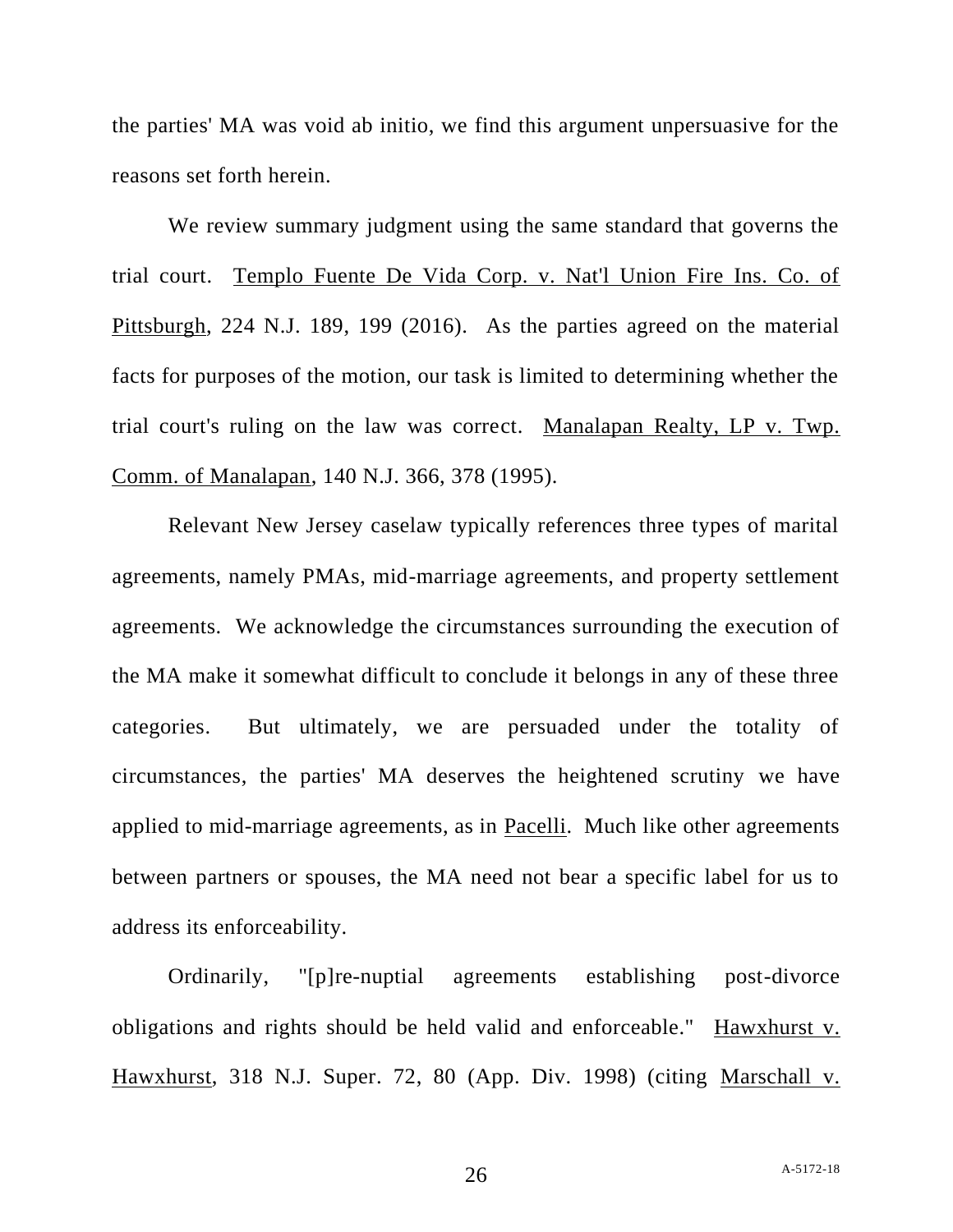Marschall, 195 N.J. Super. 16, 27 (Ch. Div. 1984)). Such agreements made in contemplation of marriage are enforceable if they are fair and just. Pacelli, 319 N.J. Super. at 189; DeLorean v. DeLorean, 211 N.J. Super. 432, 435 (Ch. Div. 1986); Marschall, 195 N.J. Super. at 28, 31. The public policy supporting enforcement of a pre-nuptial, as opposed to a post-nuptial, agreement is that one party remains free to walk away before the marriage takes place. Pacelli, 319 N.J. Super. at 189-90, 195. Still, unconscionable PMAs are not enforceable. Rogers v. Gordon, 404 N.J. Super. 213, 219 (App. Div. 2008) (quoting Marschall, 195 N.J. Super. at 29-31).

Conversely, mid-marriage agreements are generally unenforceable as they are "inherently coercive." Pacelli, 319 N.J. Super. at 191. A midmarriage agreement is "entered into before the marriage [has] lost all of its vitality and when at least one of the parties, without reservation, want[s] the marriage to survive." Id. at 190-91. Such agreements are carefully reviewed because they are "pregnant with the opportunity for one party to use the threat of dissolution 'to bargain themselves into positions of advantage.'" Id. at 195 (citation omitted).

Property settlement agreements generally are enforceable, so long as they are "fair and equitable," as they assume the parties stand in adversarial positions and negotiate in their own self-interest. Lepis v. Lepis, 83 N.J. 139,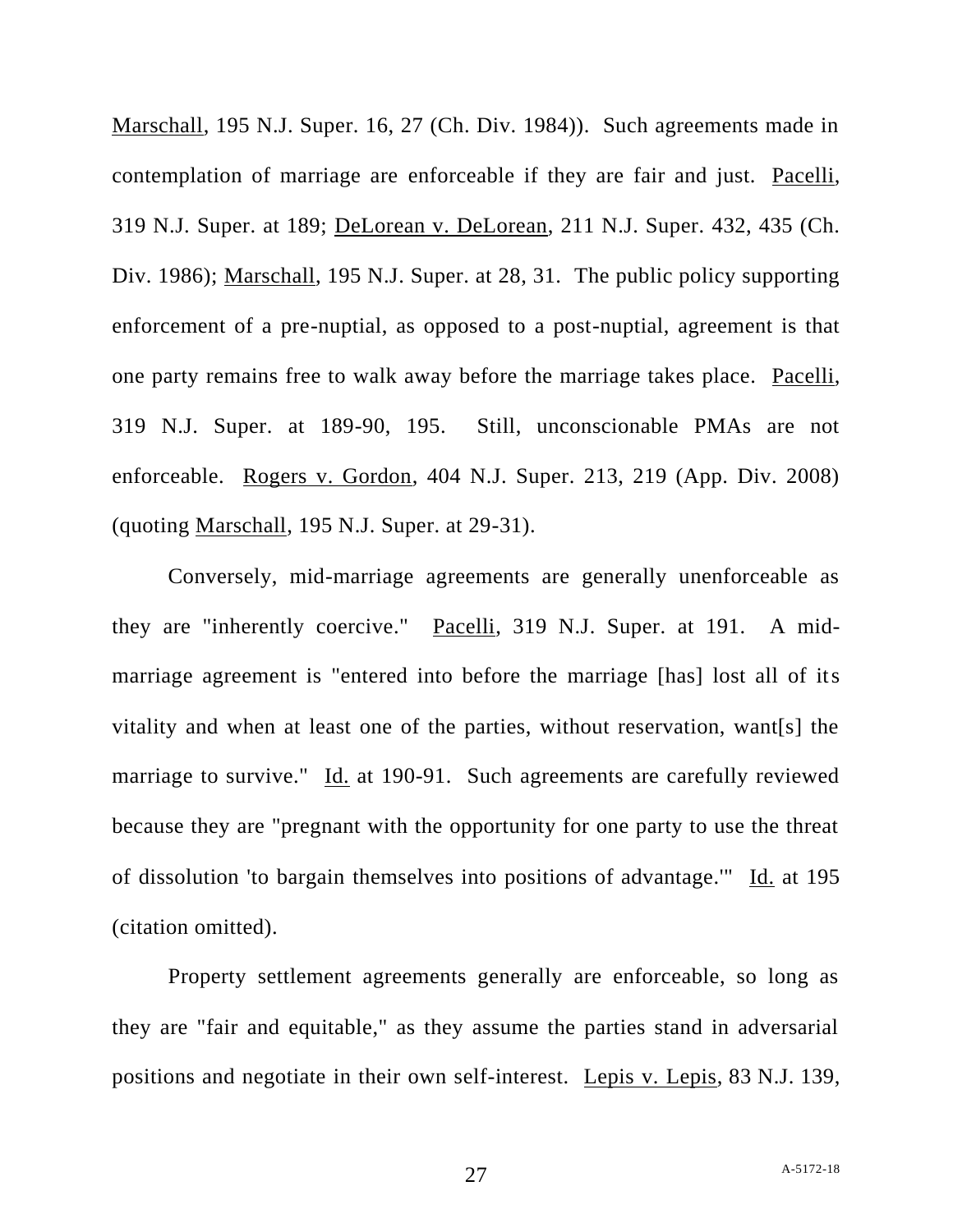148-49 (1980). Property settlement agreements are prepared in contemplation of divorce, "when relations have already deteriorated. Discovery is available, parties usually deal at arms length and the proceeding - almost by definition is adversarial." Marschall, 195 N.J. Super. at 29.

Given these legal precepts, we are persuaded the trial court mistakenly found the MA was in the nature of a PMA and enforceable under the 2013 version of the Act to enforce it. In reaching this conclusion, we note when we conducted oral argument, plaintiff's counsel promptly conceded the MA was not a premarital agreement. Additionally, the MA simply is not a PMA, given that the Act defines a premarital agreement as "an agreement between prospective spouses … made in contemplation of marriage … and to be effective upon marriage." N.J.S.A. 37:2-32 (emphasis added). Further, the MA was not "in the nature of a PMA" as argued by plaintiff, because it was not negotiated and executed under the circumstances common to actual PMAs. Indeed, the parties could have, but did not negotiate or execute the MA upon their engagement, or when defendant became pregnant. This is significant because prior to the parties' engagement, plaintiff already had worked with counsel to prepare more than one draft of a PMA and, with the assistance of an accounting employee, had prepared financial disclosure statements. Also, almost a year before the parties married, plaintiff obtained a referral for an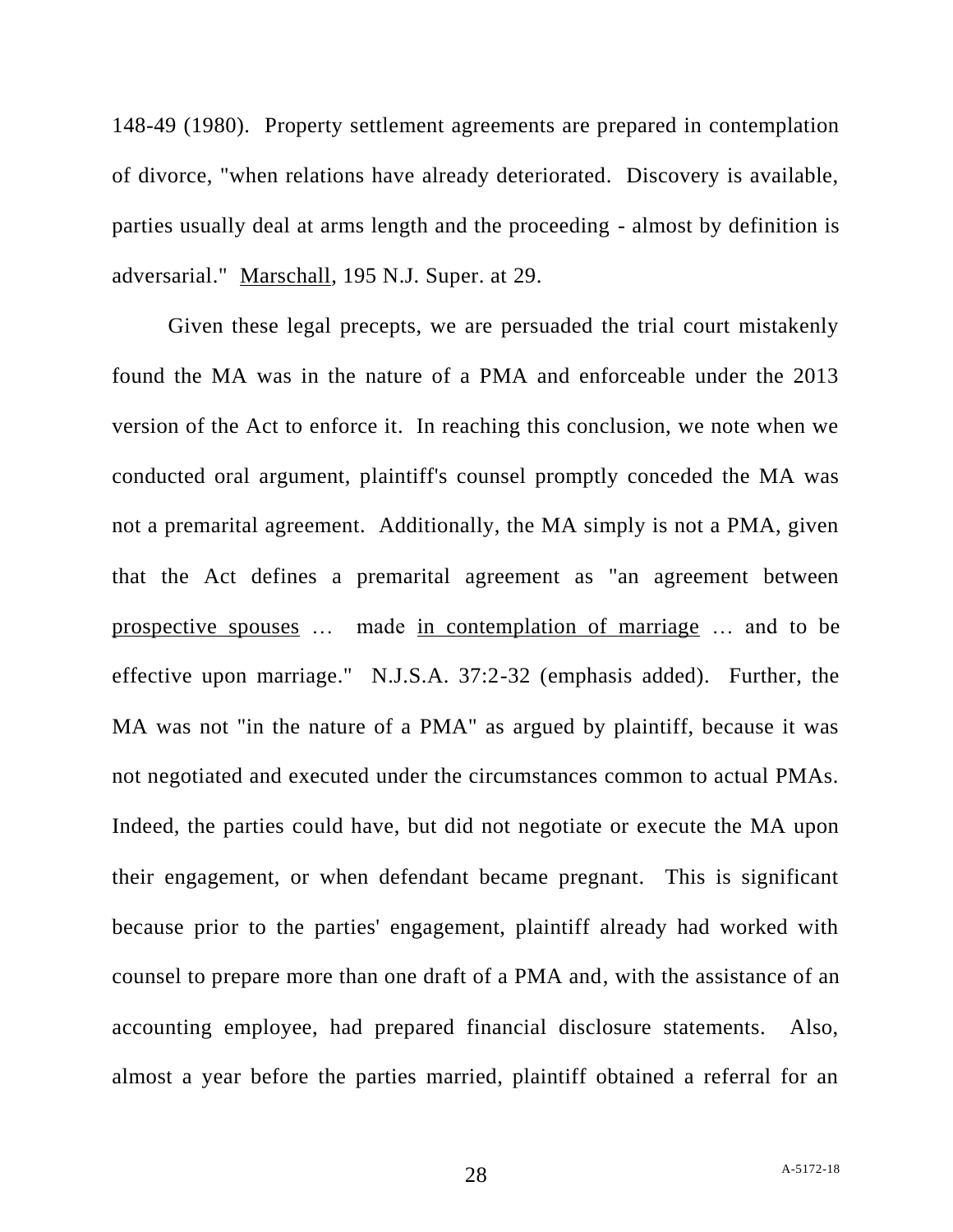attorney he thought could assist defendant in negotiating an agreement. Yet, plaintiff did not submit a draft PMA or draft financial disclosure statement to defendant for her review, nor reveal the name of the attorney referred to him until after the parties married. Further, defendant did not retain counsel to assist her in negotiating the terms of the MA until about a month after the wedding. Also, the first time defendant saw a draft of the MA, she was well into her pregnancy, and it was not until several months after the parties married and purchased a home that they signed the MA. Because the MA was neither a PMA nor in the nature of one, it is not entitled to any presumption in favor of enforceability. Even if the MA qualified as a PMA, which it does not, the 2013 iteration of the Act would not have governed its enforceability, given its effective date; instead the 1988 version of the Act would have applied to a PMA executed in 1992. The language of the 1988 version allowed for a separate determination of whether a premarital agreement is unconscionable, apart from reasons established in its subsections. By comparison, the 2013 version of the statute only allowed for a determination of unconscionability for the reasons established in its subsections.

We also are convinced the parties' MA does not qualify as a property settlement agreement. Plainly, it was not executed in contemplation of a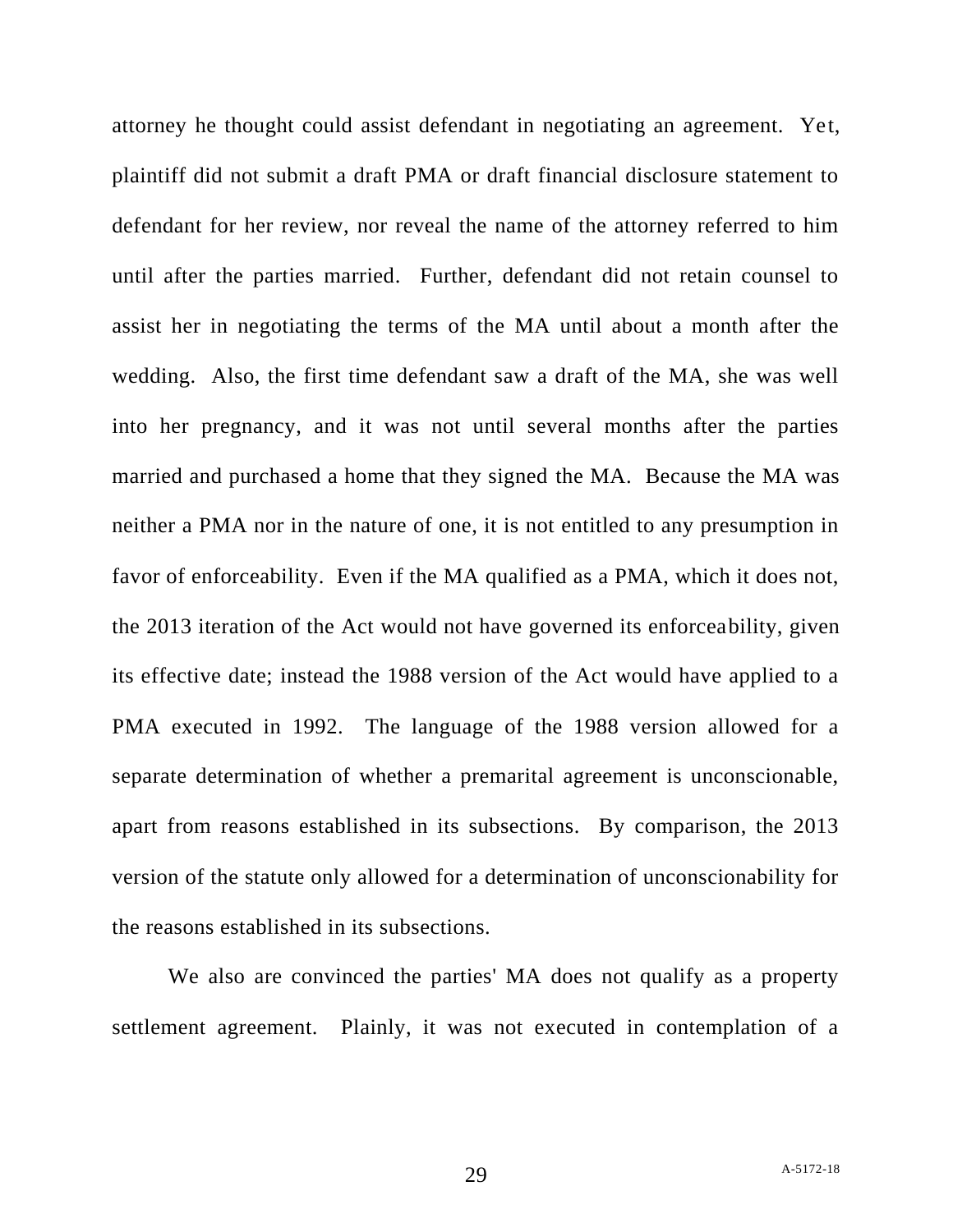divorce, whereby each party's economic rights would be fixed upon the entry of a divorce judgment.

The parties' MA also differs somewhat from the mid-marriage agreement referenced in Pacelli. In Pacelli, the parties had been married for ten years and had two children when the husband informed his wife "he would divorce her unless she agreed to certain terms regarding their economic relationship. To punctuate his demand, [the husband] moved out of the marital bedroom and into an apartment above their garage." Pacelli, 319 N.J. Super. at 187. The wife wanted to "preserve the marriage and did not want her children to grow up in a broken family," so she signed the mid-marriage agreement contrary to her attorney's advice. Id. at 188.

Unlike the scenario in Pacelli, here, neither party was threatened with divorce or separation to prompt the execution of a marital agreement. Instead, both parties were happily married when they negotiated and signed their agreement. Even defendant's counsel admitted during oral argument on May 31, 2019, as he argued in favor of summary judgment, this case was "not [like] Pacelli because they were both happily married and testified to that."

Nevertheless, defendant, like the wife in Pacelli, already had entered the legal relationship of marriage when she signed the MA. She also had left her teaching job and given birth to the parties' daughter a mere few weeks prior to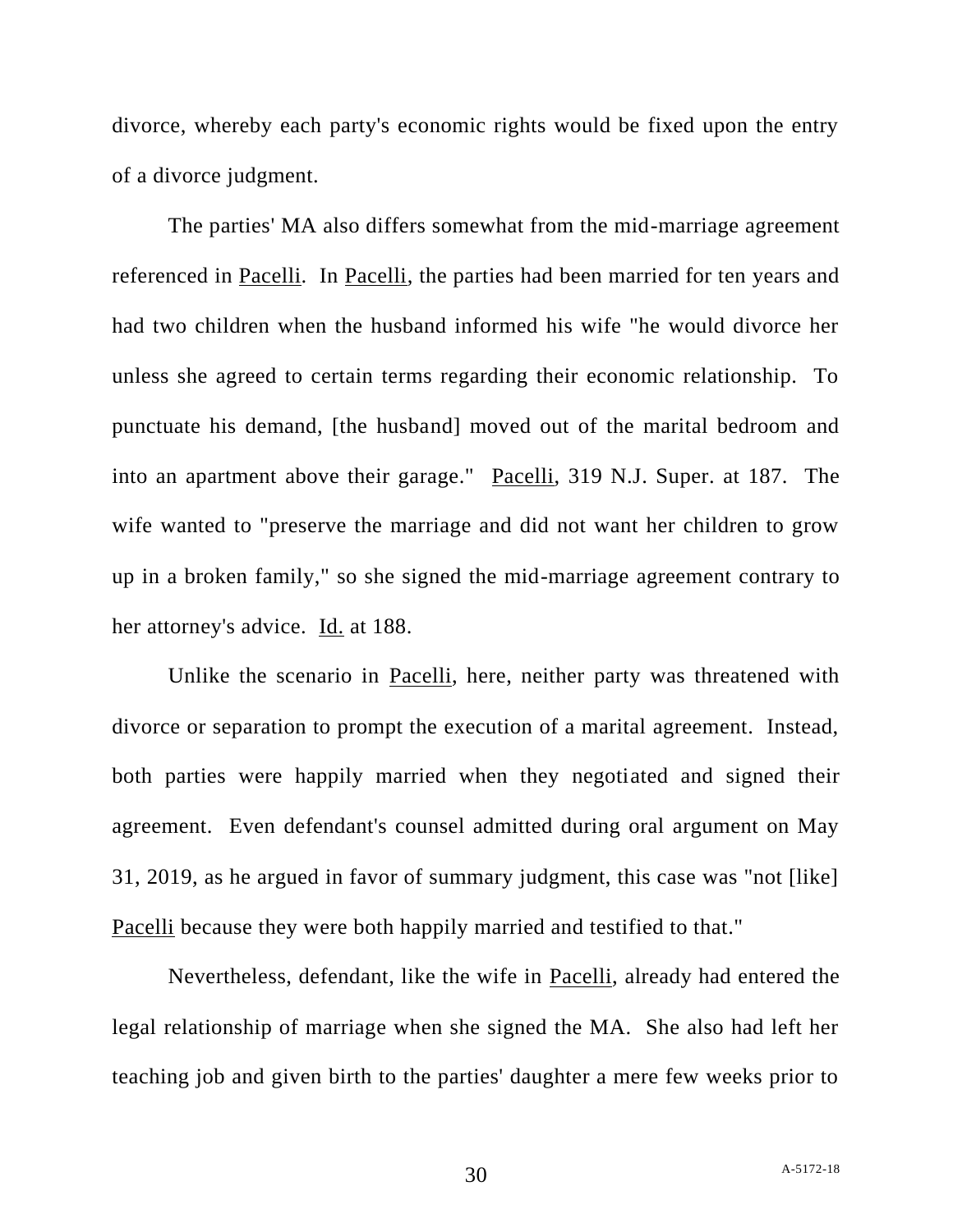signing the MA. Defendant's former counsel had no recollection of defendant being pregnant or having any special health problems at the time the agreement was executed, but in her deposition, she testified she thought she would have had "concerns about a pregnant woman who's married and about to give birth entering into a post-marital agreement."

Additionally, when defendant recalled her circumstances at the time the MA was executed, she testified, "[a]sking me to sign the agreement three weeks after our child was born felt a little confrontational and opportunistic." Further, as already mentioned, she stated that after she gave birth, but before she signed the MA, plaintiff was "at times frustrated, at times angry, and he just got really quiet and wouldn't talk to me and was clearly upset. And that continued throughout the entire time period while I was being asked to sign this agreement." Believing there were consequences to not signing the MA, defendant explained there was the "possibility that I could become incredibly vulnerable without support, being a mother of two children. Additionally, she testified:

> I felt tremendous pressure by him. I felt like he was never ever going to let it go. That it was just going to go on and on and on, and it would always be there, and he would always be coming to me and pressuring me to sign the agreement.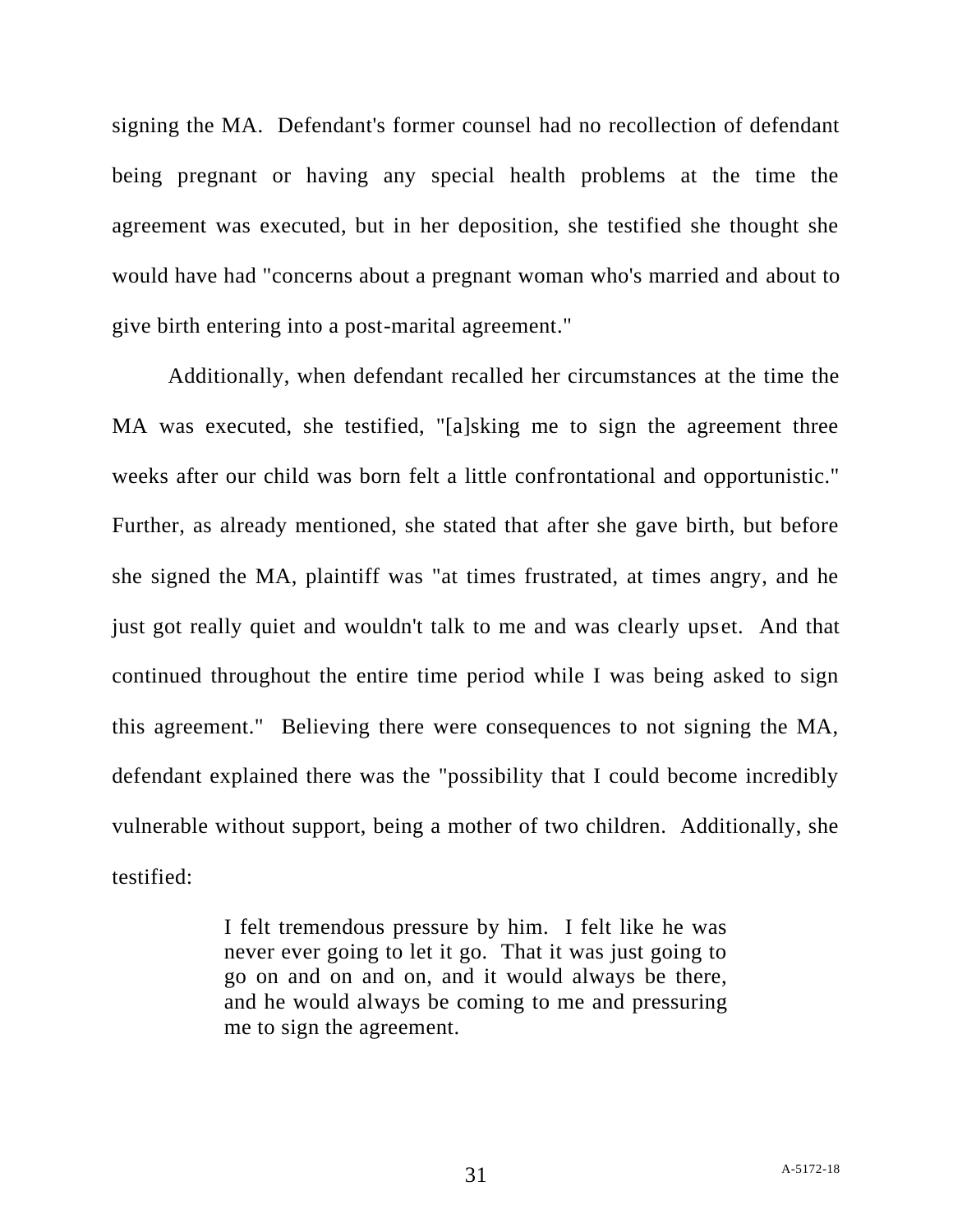Under these circumstances, we have little difficulty concluding the parties' MA is in the nature of a mid-marriage agreement and deserves heightened scrutiny. Certainly, just as in the Pacelli case, there was a marriage and a family to preserve. Moreover, though the purported pressure placed on defendant differs from the tactics employed by the husband in Pacelli, plaintiff's insistence on having defendant execute the MA months after the marriage, so soon after the birth of the parties' daughter and while she was unemployed, appears to be "inherently coercive." At that point, defendant was not free to just walk away.

Despite the contextual differences between the various types of agreements, our jurisprudence makes clear the parties' MA, much like other mid-marriage agreements, as well as prenuptial or property settlement agreements, is not enforceable if it is not fair and equitable. However, unlike PMAs or property settlement agreements, we do not approach the question of whether a mid-marriage agreement is enforceable with a predisposition in favor of its enforceability, given the "inherently coercive" nature of midmarriage agreements.

Marital agreements "involve far more than economic factors and must serve the strong public and statutory purposes of ensuring fairness and equity in dissolution of marriages." Conforti v. Guliadis, 128 N.J. 318, 323 (1992)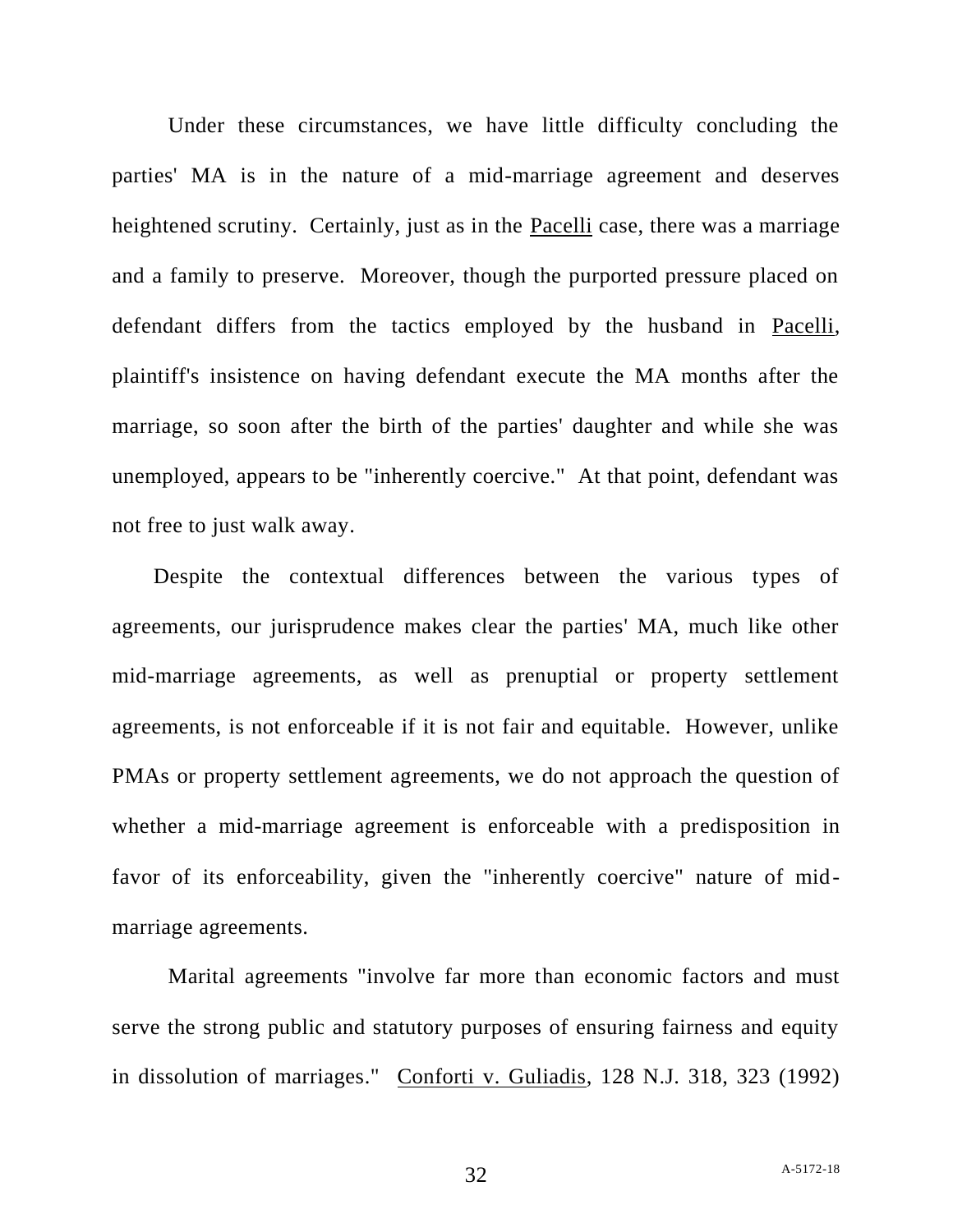(internal quotation marks and citations omitted). But any marital agreement that is unconscionable or the product of fraud or overreaching, particularly where it exploits the confidential relationship between spouses, may be set aside. Massar v. Massar, 279 N.J. Super. 89, 93 (App. Div. 1995); Guglielmo v. Guglielmo, 253 N.J. Super. 531, 541 (App. Div. 1992).

Further, a settlement agreement "will be reformed . . . where a party demonstrates that the agreement is plagued by 'unconscionability, fraud, or overreaching in the negotiations of the settlement.'" Weishaus v. Weishaus, 180 N.J. 131, 143-44 (2004) (quoting Miller v. Miller, 160 N.J. 408, 419 (1999)). Accordingly, a trial court has a "duty to scrutinize marital agreements for fairness." Dworkin v. Dworkin, 217 N.J. Super. 518, 523 (App. Div. 1987). In doing so, a court must

> must consider issues such as the adequacy of the agreement at [its] inception, the presumed understanding of the parties at that time, the reasonable expectation of the parties during the life of the agreement, [and] the manner in which the parties acted and relied on the agreement.

> [Glass v. Glass, 366 N.J. Super. 357, 372 (App. Div. 2004) (citing Konzelman v. Konzelman, 158 N.J. 185, 193 (1999)).]

This court has recognized that "[i]nterpretation and construction of a contract is a matter of law for the court subject to de novo review." Fastenberg v. Prudential Ins. Co. of Am., 309 N.J. Super. 415, 420 (App. Div.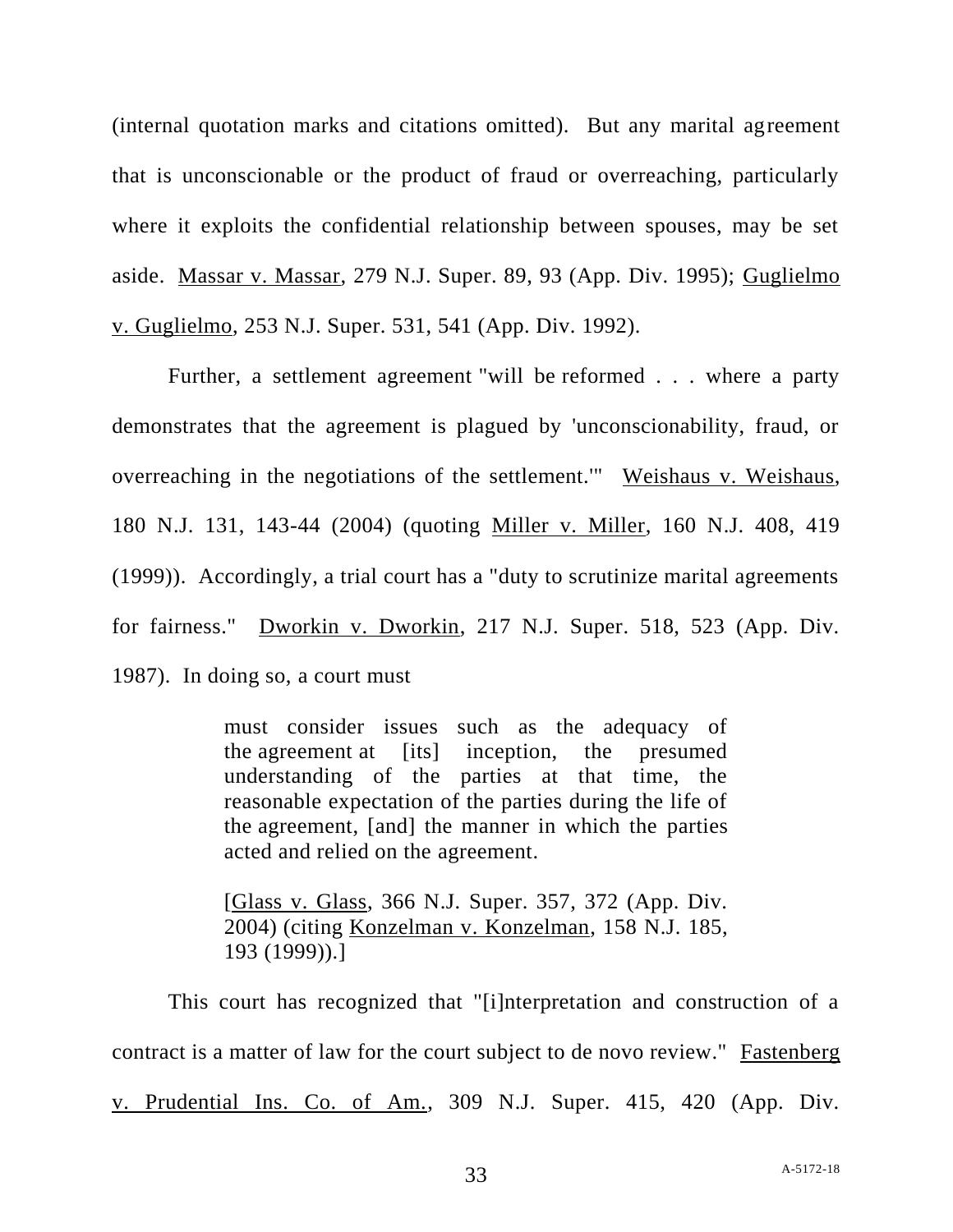1998) (citing Bradford v. Kupper Assocs., 283 N.J. Super. 556, 583 (App. Div. 1995)). That said, "[t]he law grants particular leniency to agreements made in the domestic arena," thus allowing "judges greater discretion when interpreting such agreements." Guglielmo, 253 N.J. Super. at 542 (citing N.J.S.A. 2A:34- 23).

We have long recognized that a family court is a court of equity, where judges employ a "full range" of equitable doctrines to deal with matrimonial controversies. See Kazin v Kazin, 81 N.J. 85, 94 (1979). Divorce agreements are necessarily infused with equitable considerations and are construed in light of salient legal and policy concerns. Konzelman, 158 N.J. at 194 (citing Petersen, 85 N.J. at 642). The interpretation, application, and enforceability of divorce agreements are not governed solely by contract law. Ibid. "[C]ontract principles have little place in the law of domestic relations . . . . Thus, settlement agreements, if found to be fair and just, are specifically enforceable in equity. Ibid. (citations omitted).

Although we are not persuaded defendant was under duress when she signed the MA, our review of the MA and the circumstances surrounding its execution suggest the MA may have been unfair, if not unconscionable, when it was executed, and when plaintiff moved to enforce it. Our concerns pertain to three areas: the adequacy of plaintiff's financial disclosures before the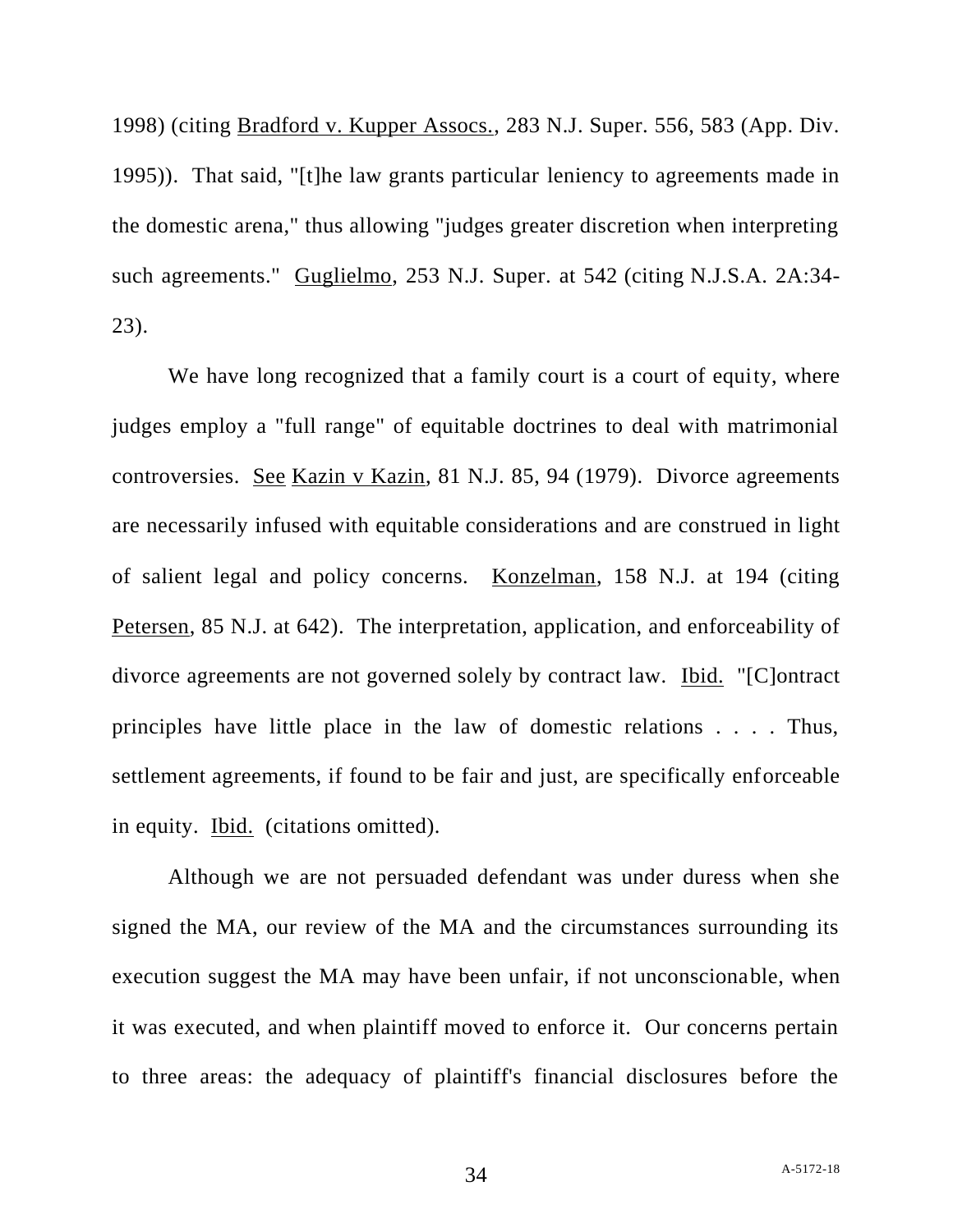parties signed the MA; the circumstances surrounding the MA's negotiation and execution; and the adequacy of the settlement itself.

Regarding the sufficiency of plaintiff's disclosures before the MA was executed, we note first, as the judge observed, the MA did not disclose the value of plaintiff's share of the irrevocable trust dated February 18, 1972. Second, different methods were used to value plaintiff's businesses, which, as the trial court found, resulted in "millions of dollars that he avoided disclosing." Third, defendant contends plaintiff had an interest in a pension plan that was not disclosed in the MA at Exhibit B. We are mindful plaintiff does not deny this claim. Moreover, his 2016 Case Information Statement plainly lists an "R. Markey & Son Defined Benefit pension" with the explanation that he "began participating in the pension on January 1, 1983" and it is "exempt as per marital agreement." Defendant also suggests plaintiff enjoyed additional income from his business interests which was not disclosed in Exhibit B. Given these facts, if the remand court concludes plaintiff significantly underreported his income or net worth prior to the execution of the MA, agreement, the mere fact he disclosed other assets and income on Exhibit B would not militate in favor of enforcement of the MA. A

> right in question "can properly be considered 'known' only if there is full awareness of the other party's income and assets, since those facts are critical elements in determining the potential awards of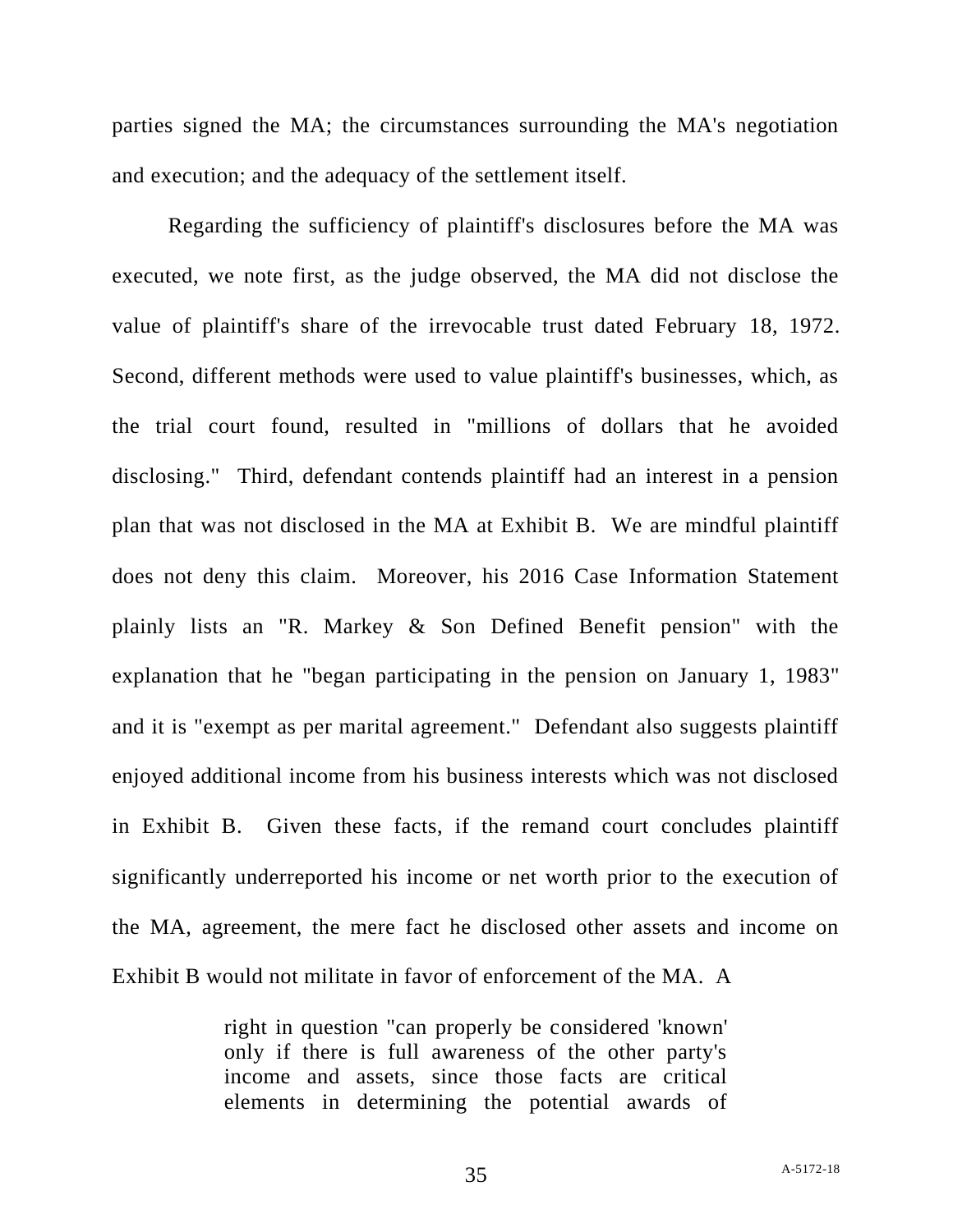alimony and equitable distribution which the signer of the agreement is being asked to waive.'"

[Orgler v. Orgler, 237 N.J. Super. 342, 349 (App. Div. 1989) (quoting Marschall, 195 N.J. Super. at 32).]

As to the circumstances resulting in the execution of the agreement, we already have addressed defendant's resistance to signing a PMA before the parties' marriage, her belief plaintiff was "never ever going to let [his request for an agreement] go," and her feelings of vulnerability when plaintiff persisted in his request to have defendant sign the MA after the parties were married, bought a home, had a child, and defendant was unemployed. We also do not ignore defendant's testimony that she signed the MA to "make [plaintiff] happy," at a time when she was "breastfeeding on demand every two hours, and was completely sleep deprived."

On the other hand, we recognize defendant testified she "[d]idn't care one way or the other what Mr. Steele's economic disclosure was in schedule B" as "it wasn't important to her." Defendant testified it did not matter to her whether plaintiff had a "billion dollars a year in income or zero dollars a year in income." Further, she confirmed she "didn't care one way or the other what [plaintiff's] economic circumstance was" and "would have married him anyway" because the parties "were madly in love." These facts also must be considered when assessing the enforceability of the MA.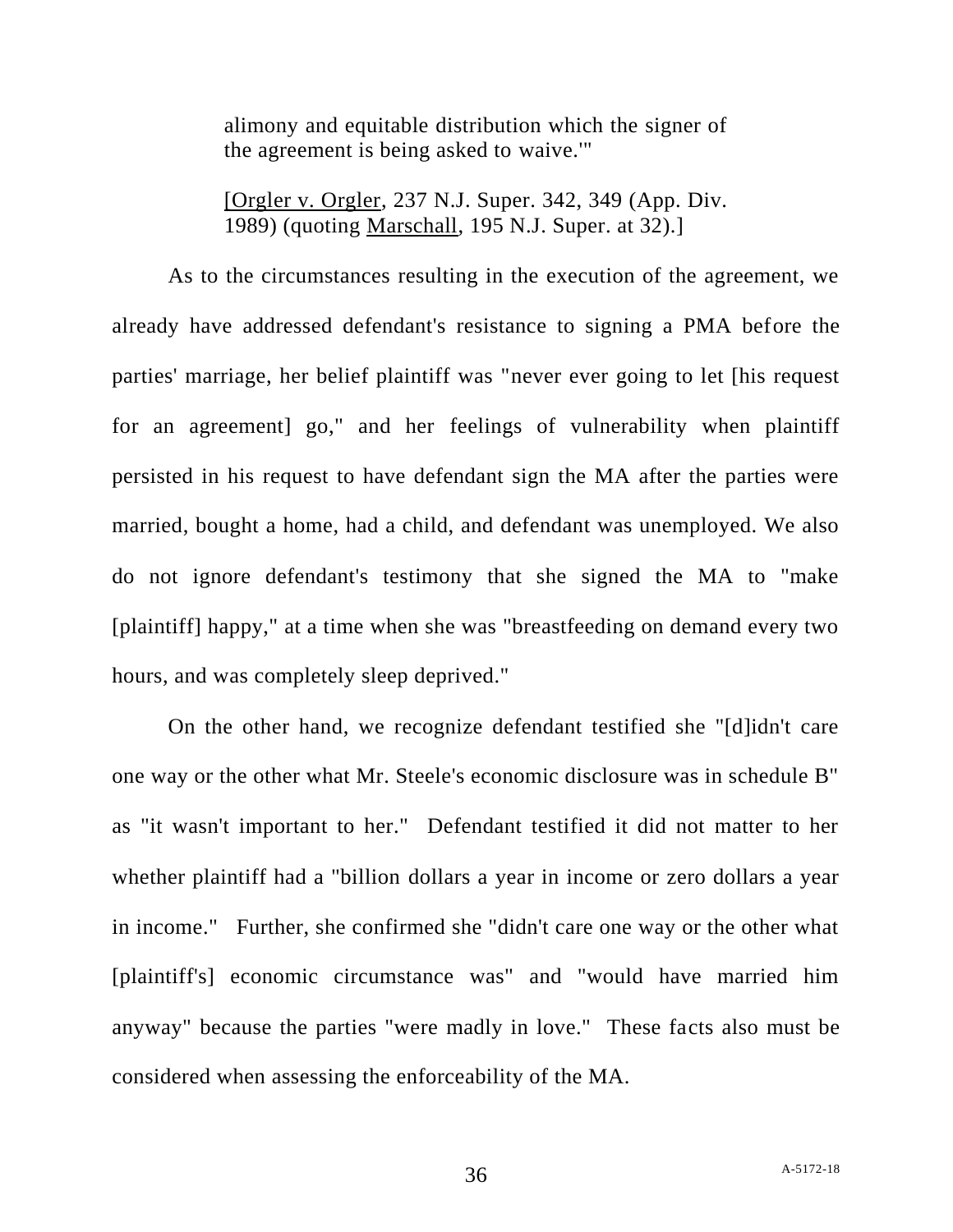Ultimately, to the extent defendant had a limited understanding of the terms of the MA or its consequences once she was married, we are satisfied her mindset did not relieve plaintiff of his obligation to treat defendant fairly. To hold otherwise would effectively lead to ignoring defendant's contributions as a spouse, parent, "homemaker and helpmate" and inequitably "preclude her participation in post-agreement wealth." Pacelli, 319 N.J. Super. at 198.

Regarding the adequacy of the settlement itself, we observe the MA did not acknowledge the existence of, or provide for the support of, the parties' infant child, let alone health or life insurance coverage or other support-related obligations for her benefit. Further, the MA required a waiver of defendant's apparently extremely valuable elective share. Additionally, although defendant stopped working two months before the MA was executed, in anticipation of raising the parties' newborn daughter, the MA made no provision for defendant to receive equitable distribution unless the parties remained married for more than five years. Also, defendant is sixty-two years old and has reported minimal earnings after being absent from the job market from 1992 to 2013. The record is devoid of any indication she can enjoy any semblance of the marital lifestyle, notwithstanding the taxable and non-taxable distributions due her under the MA.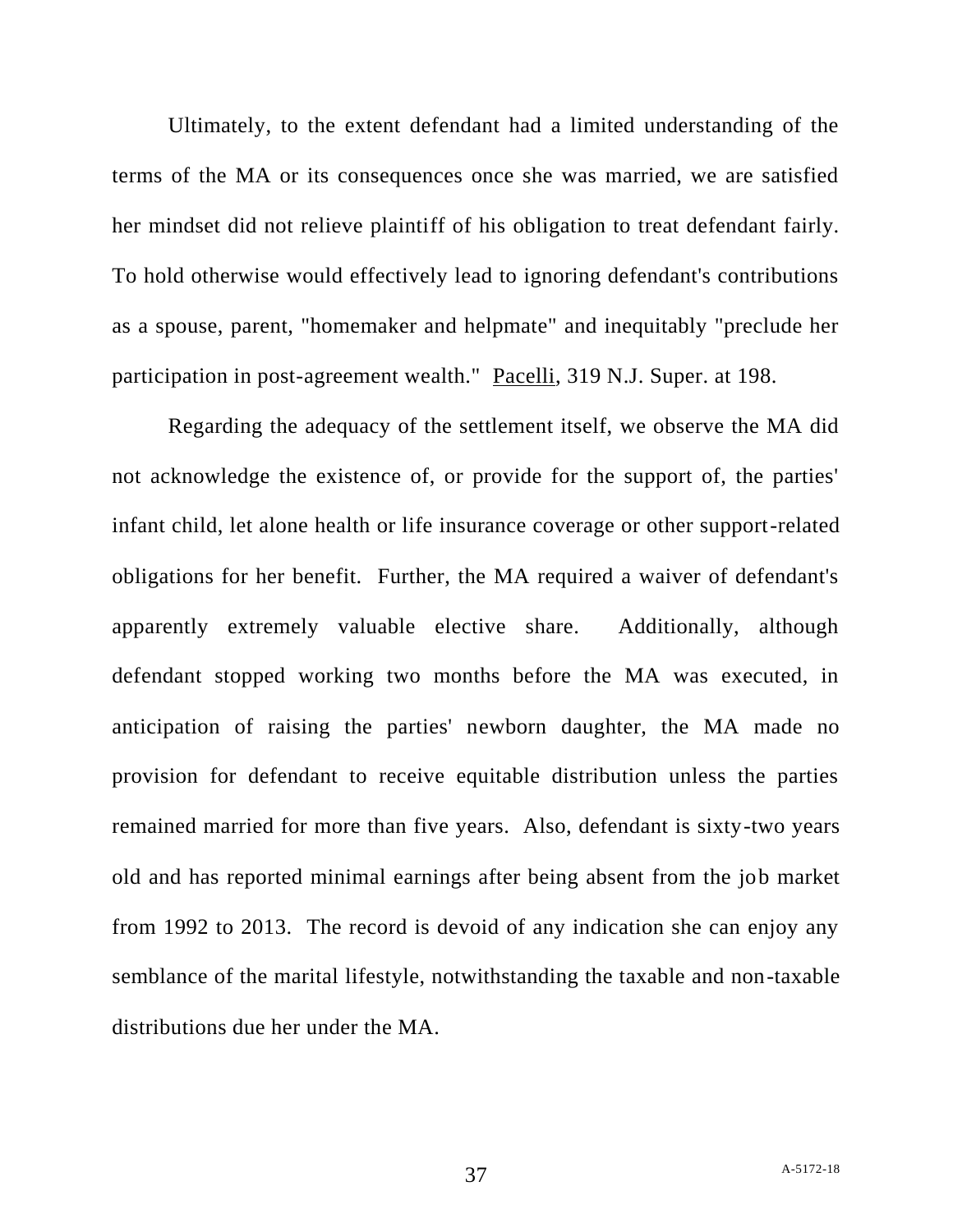Therefore, we reverse the declaratory judgment and that portion of the JOD which enforced the MA. On remand, we direct the trial court to employ heightened scrutiny and review the MA for fundamental fairness, with particular consideration to be paid to the concerns we have raised. Specifically, the court shall consider the adequacy of plaintiff's pre-execution financial disclosure; the circumstances surrounding the MA's negotiation and execution; and the adequacy of the settlement itself. In anticipation of this remand hearing, we lift our prior order limiting the scope of discovery so that the parties can pursue discovery regarding their financial circumstances both at the time they executed the agreement, and when plaintiff sought to enforce the MA.

We turn next to defendant's contention that the trial court erred in denying her request for counsel fees in conjunction with its entry of the JOD on June 28, 2019. An award of counsel fees in matrimonial matters is discretionary. R. 5:3-5(c); Williams v. Williams, 59 N.J. 229, 233 (1971). We will not disturb a counsel fee decision absent a showing of "an abuse of discretion involving a clear error in judgment." Tannen v. Tannen, 416 N.J. Super. 248, 285 (App. Div. 2010). An abuse of discretion occurs when a trial court makes "findings inconsistent with or unsupported by competent evidence," utilizes "irrelevant or inappropriate factors," or "fail[s] to consider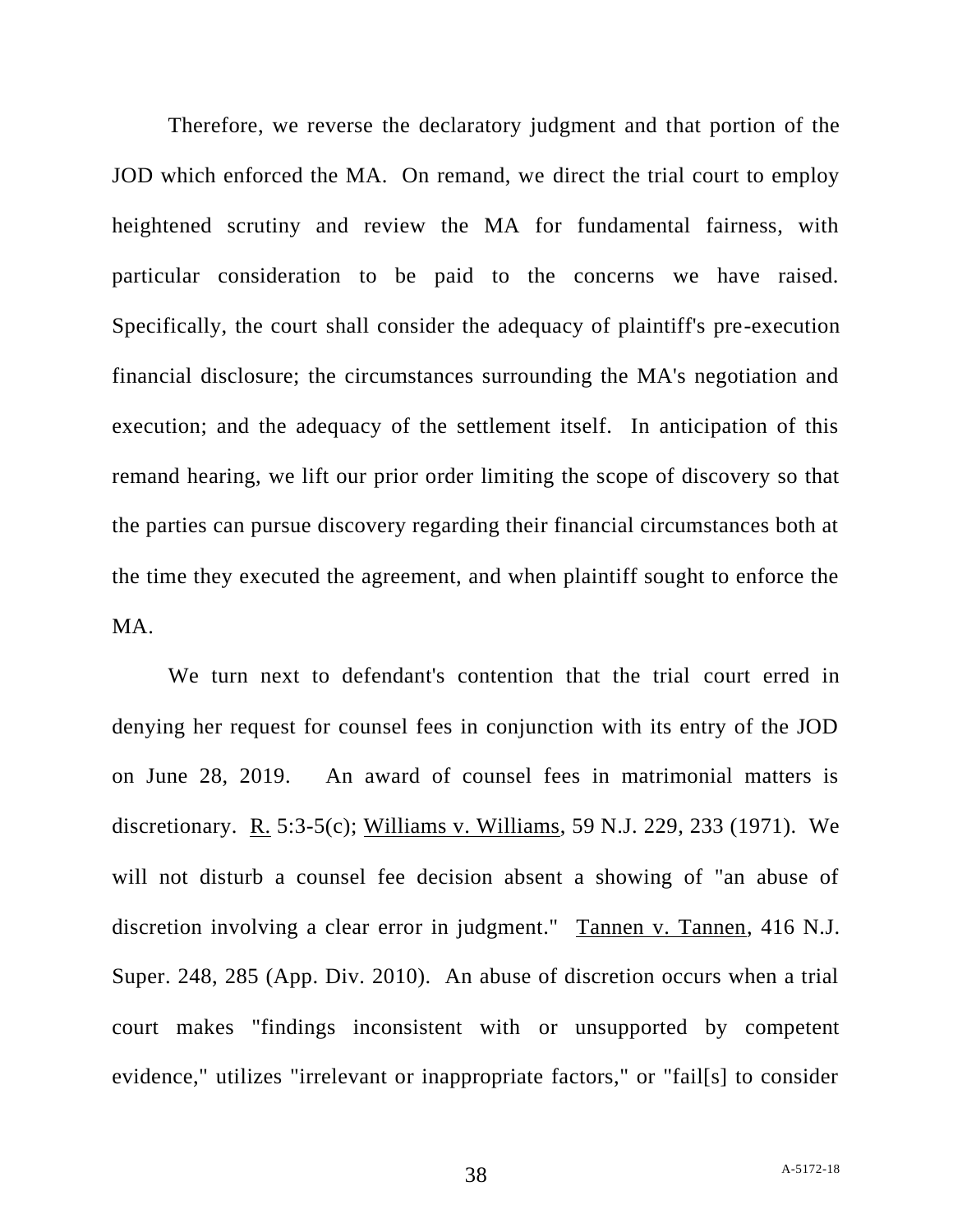controlling legal principles." Elrom v. Elrom, 439 N.J. Super. 424, 434 (App. Div. 2015) (citations omitted). An abuse of discretion is also demonstrated if the court fails to consider "all relevant factors." Masone v. Levine, 382 N.J. Super. 181, 193 (App. Div. 2005) (citing Flagg v. Essex Cnty. Prosecutor, 171 N.J. 561, 571 (2002)).

Rule  $4:42-9(a)(1)$  permits the trial court to award counsel fees in a family action pursuant to <u>Rule</u> 5:3-5(c). Rule 5:3-5(c) lists various factors the trial court should consider in deciding whether to award a party counsel fees. It is well established that

> in awarding counsel fees, the court must consider whether the party requesting the fees is in financial need; whether the party against whom the fees are sought has the ability to pay; the good or bad faith of either party in pursuing or defending the action; the nature and extent of the services rendered; and the reasonableness of the fees.

> [Mani v. Mani, 183 N.J. 70, 94-95 (2005) (emphasis omitted) (citations omitted).]

Here, we cannot discern the extent to which these factors were considered or if the factors were discounted based on the judge's decision to enforce the MA under the Act. What is evident, however, is that the judge referenced Rules 4:42-9(b), 5:3-5(c) and New Jersey Rules of Professional Conduct (RPC) 1.5(a) in denying both parties' counsel fee requests, but he did not fully explain how the factors set forth in these Rules impacted his decision.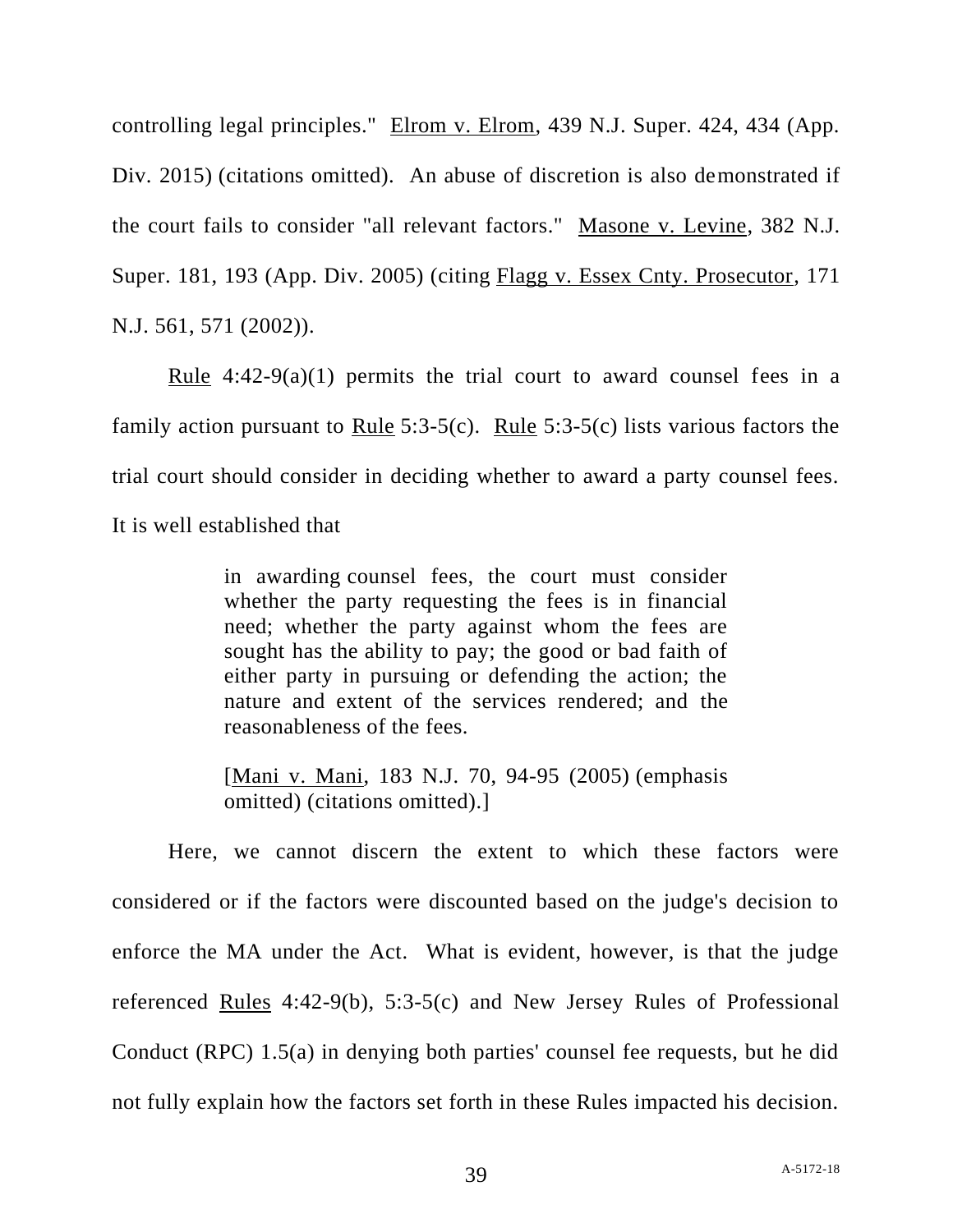### Instead, he succinctly stated in his June 28, 2019 opinion:

The court finds that the fees presented by counsel are reasonable and made in good faith. In addition, the court finds that the submissions made by both parties in this matter were made in good faith. As a result, there is no award of counsel fees in connection with this current motion. The parties are responsible for their own fees and costs.

We are persuaded these findings fall short of what is required under the Court Rules.

Additionally, we note that although the judge decided to enforce the MA, he did not enforce paragraph 7.5 of the MA, which called for the party seeking to vary the terms of the MA to pay, as liquidated damages, "all costs and expenses incurred by the other party in defense" of the MA. Although such "costs and expenses" presumably would have included plaintiff's counsel fees in this action, the judge did not compel defendant to absorb plaintiff's counsel fees. Given what appears to be a significant discrepancy in the parties' earnings and assets, we do not take issue with this result, nor does plaintiff cross appeal from the denial of counsel fees. However, given our discussion about the circumstances under which a marital agreement should be enforced, we direct the trial court to scrutinize for fairness the contents of paragraph 7.5, along with the balance of the MA's provisions.